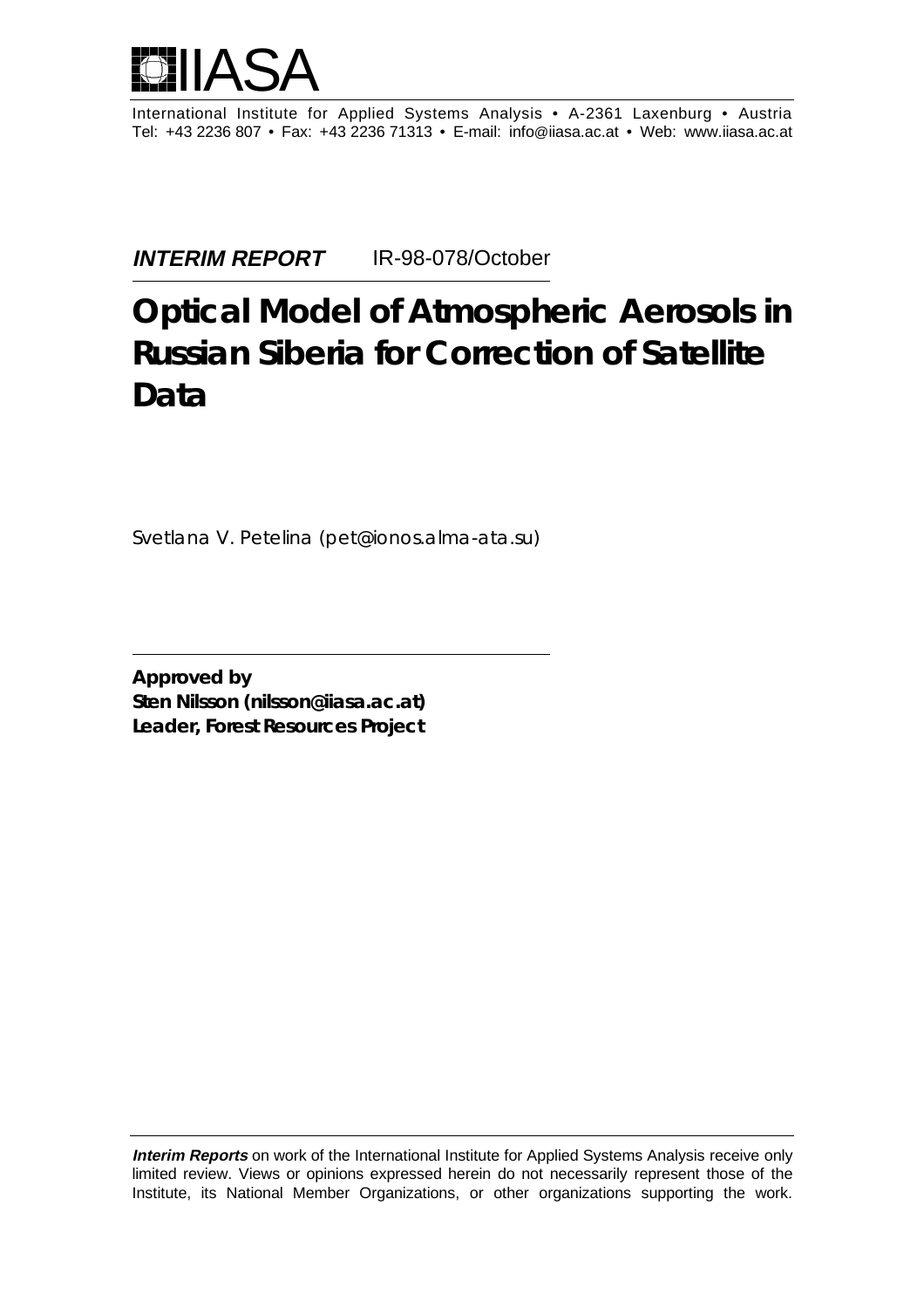## **Foreword**

Siberias forest sector has recently gained considerable international interest. IIASA, the Russian Academy of Sciences, and the Russian Federal Forest Service, in agreement with the Russian Ministry of the Environment and Natural Resources, signed agreements in 1992 and 1994 to carry out a large-scale study on the Siberian forest sector. The overall objective of the study focuses on policy options that would encourage sustainable development of the sector. The goals are to assess Siberia's forest resources, forest industries, and infrastructure; to examine the forests' economic, social, and biospheric functions; with these functions in mind, to identify possible pathways for their sustainable development; and to translate these pathways into policy options for Russian and international agencies.

The project has had difficulties accessing historical distribution of forest fires, insect infestations and disease outbreaks in the boreal forests of Russia. Similarly, spatial information on past forest harvest areas and on how general infrastructure development has influenced the forest structure is missing. Efforts are underway to establish a remote sensing system for the boreal forest zone (especially in Russia) that uses the most effective remote sensing data possible to fill-in missing historical disturbance information.

This paper discusses the optical parameters of the atmosphere in several areas of the Siberia region of Russia. These parameters are necessary for correct interpretation of remote sensing data in optical channels.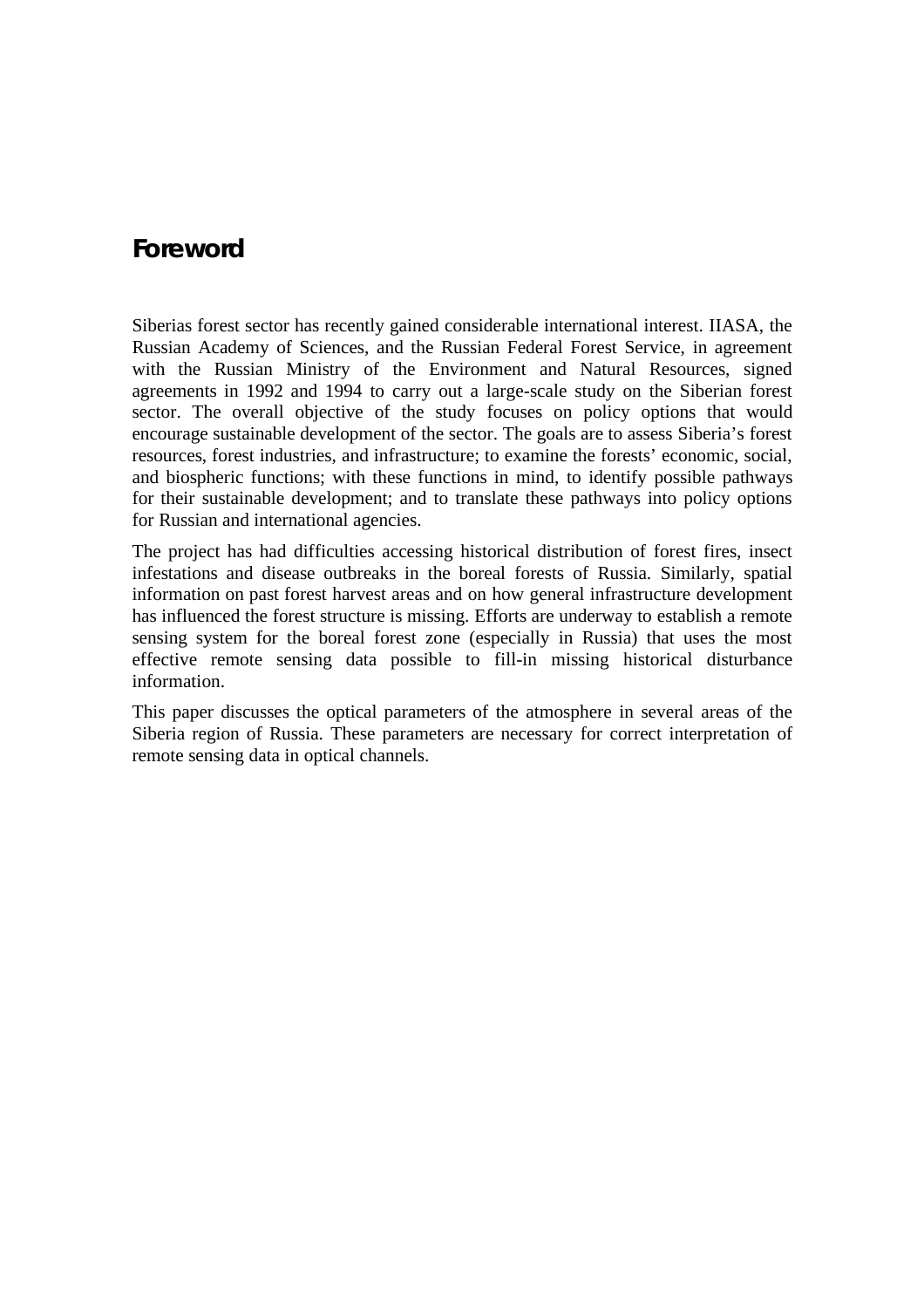# **Contents**

| 3.2 ATMOSPHERIC OPTICAL CHARACTERISTICS - VARIABLES IN RADIATION TRANSFER EQUATION  8 |  |
|---------------------------------------------------------------------------------------|--|
| 4. EXPERIMENTAL DATA ON AEROSOL OPTICAL CHARACTERISTICS IN SIBERIA                    |  |
|                                                                                       |  |
| 5. COMPARISON OF AEROSOL OPTICAL MODEL FOR SIBERIA WITH OTHER MODELS27                |  |
|                                                                                       |  |
|                                                                                       |  |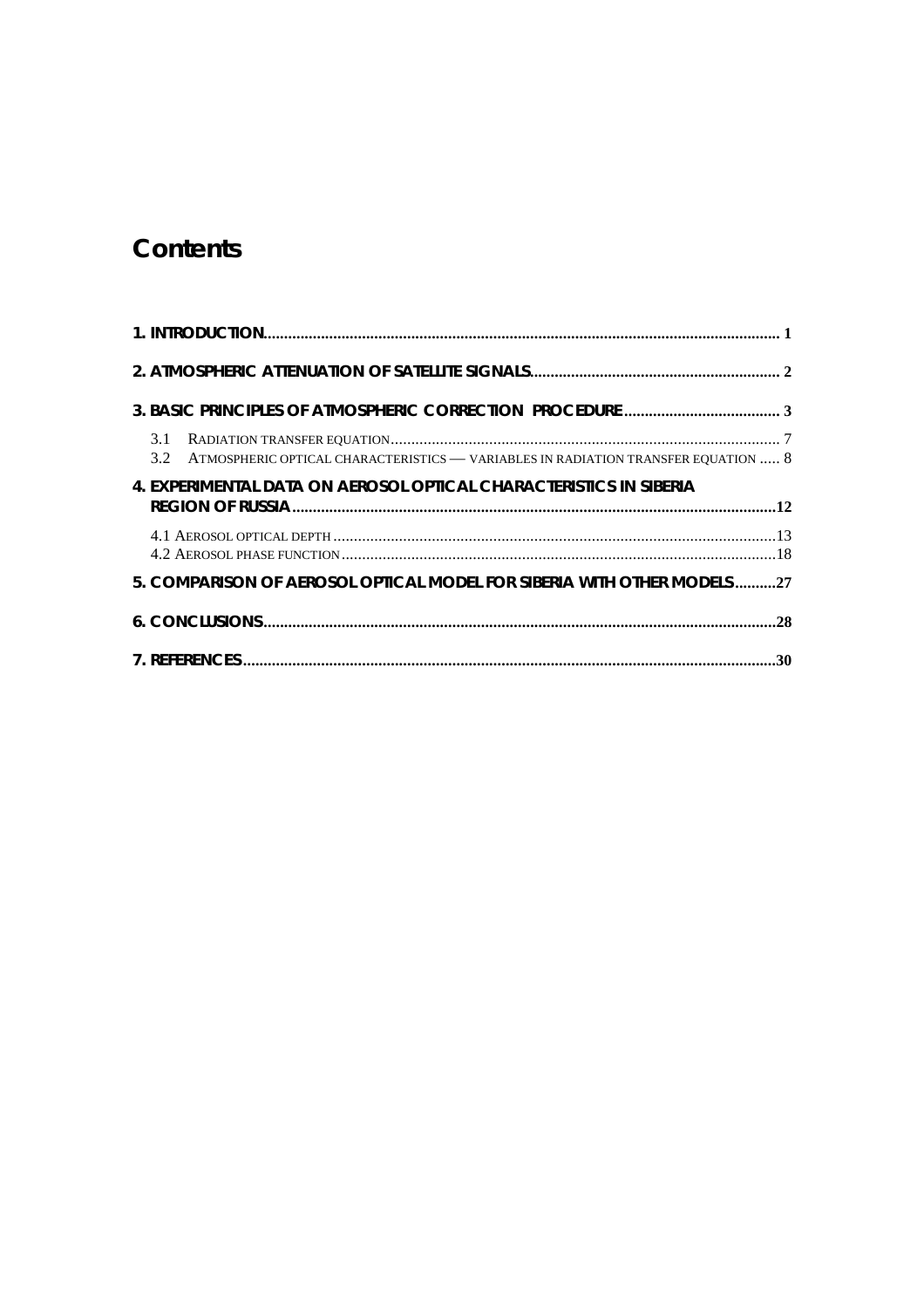## **Abstract**

Atmospheric components (aerosols and molecules) scatter and absorb solar radiation. They significantly influence the contrast and apparent resolution of satellite images of the Earth's surface taken in the visible and near infrared spectral channels. For accurate interpretation of satellite signals, remote sensing data have to be corrected for atmospheric effects. This requires knowledge of atmospheric spectral optical characteristics.

Aerosol components of the atmosphere vary in space and time. Accordingly to recent investigations, there can be a significant error in interpretation of optical satellite images when the spectral behavior of aerosol optical depth used in atmospheric correction procedures does not correspond to reality.

In this paper, an aerosol optical model that examines spectral optical depth and phase function for Siberia is presented. It is based on experimental measurements of the intensity of direct solar radiation, and on the microphysical parameters of aerosol submicron fractions. The model provides recent information on spectral behavior of aerosol optical parameters in Siberia and can be used with software for atmospheric correction of optical satellite data over Siberia forest areas.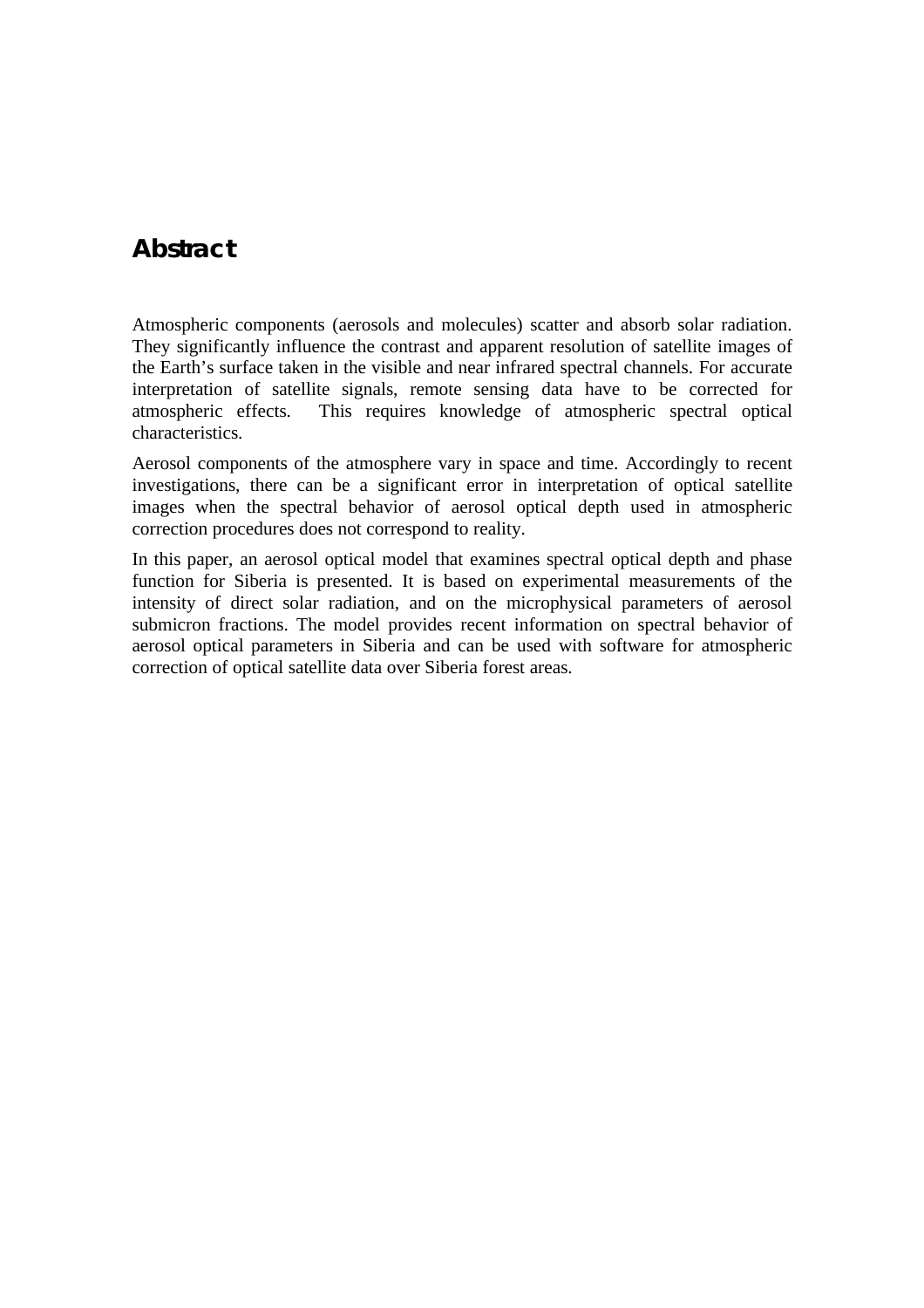# **Acknowledgments**

The author is grateful to Professor Sten Nilsson and Alf Erik Öskog for useful comments and guidance during the summer 1998.

I would like to thank Dr. Gennadii G. Matvienko, Institute of Atmospheric Optics Siberian Branch RAS, Tomsk, Russia, for useful discussions and providing some experimental optical data for the Siberian region of Russia.

The author is also thankful to Michael Gluck for his editorial review of this paper.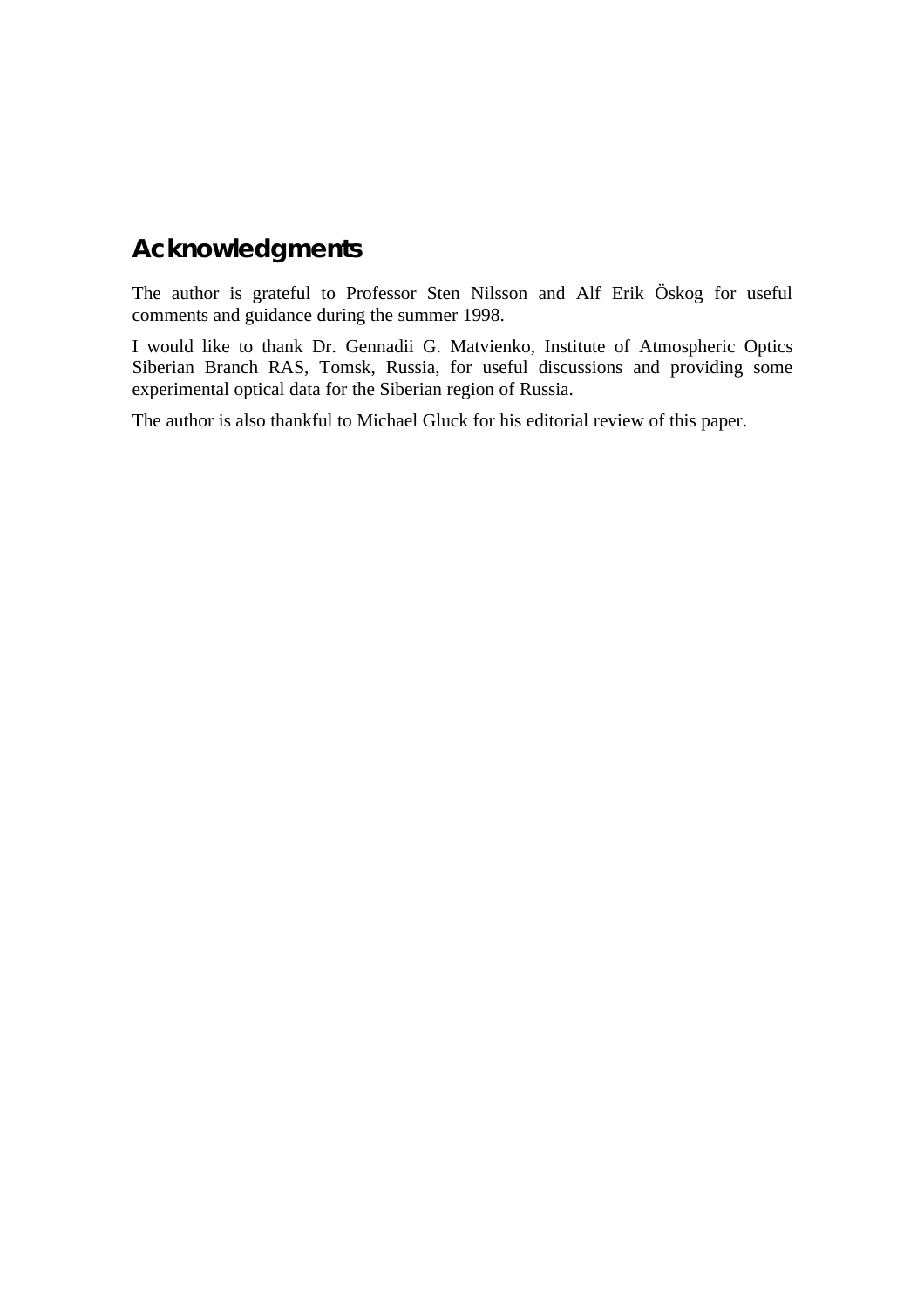## **About the Author**

Dr. Svetlana V. Petelina is a Senior Scientist at the Department of Mathematical Problems of Remote Sensing, Space Research Institute, Almaty, Kazakhstan. Her areas of scientific interests include atmospheric correction of satellite optical data, inverse problems of atmospheric optics, modeling of aerosol optical and microphysical parameters, radiation transfer.

Space Research Institute, Ministry of Science-Academy of Sciences of Kazakhstan, Shevchenko-15, 480100, Almaty, Kazakhstan Email: pet@ionos.alma-ata.su Phone: 7-3272-651-514, Fax: 7-3272-494-355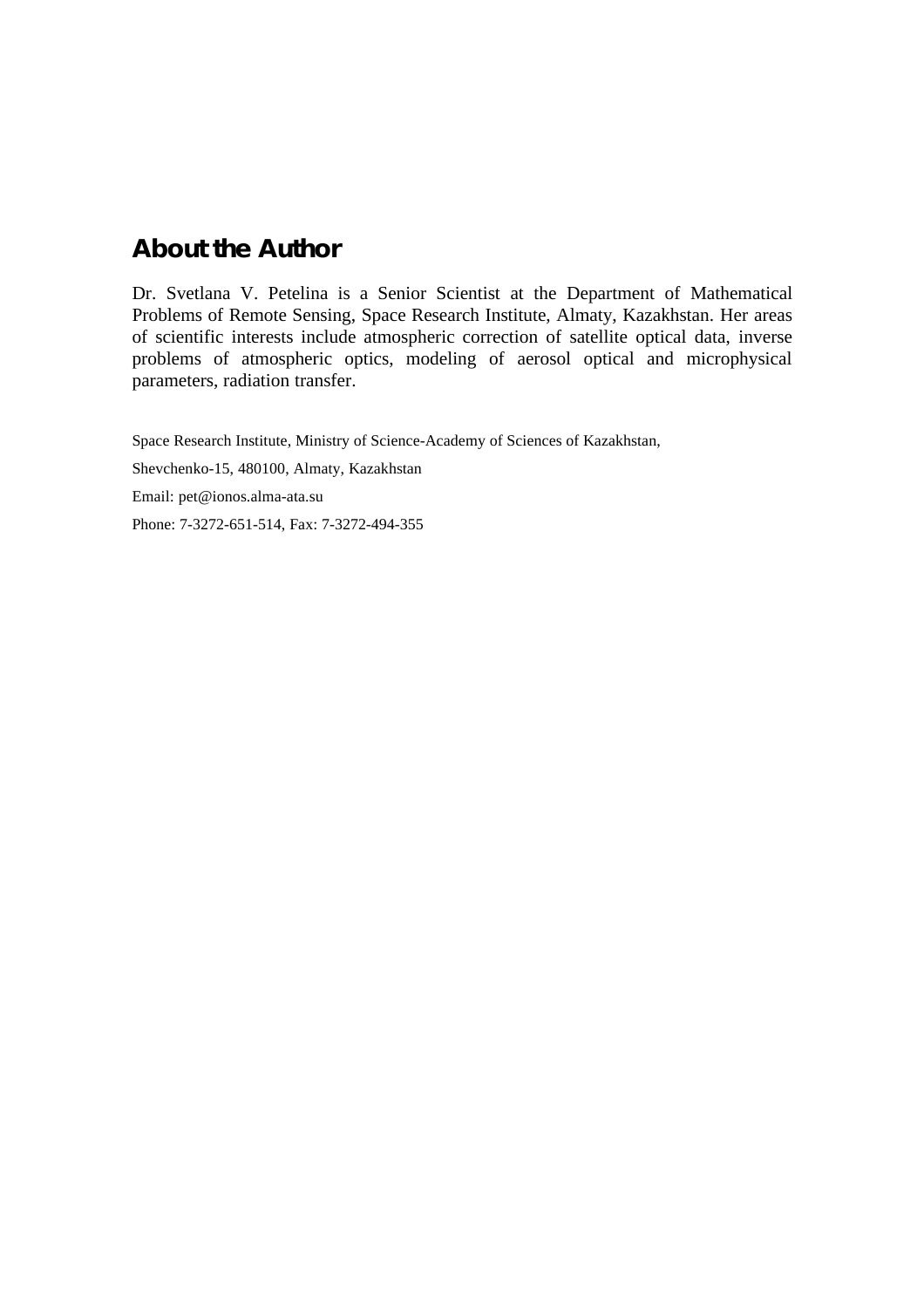# **Optical Model of Atmospheric Aerosols in Russian Siberia for Correction of Satellite Data**

*Svetlana V. Petelina*

# **1. Introduction**

Satellite images of the Earth's surface are widely used for environmental applications, such as forestry, agriculture, land use, and ecology. Space-borne optical sensors measure the visible to short wave infrared spectrum originating from the solar radiation reflected from the Earth's surface and transmitted through the atmosphere. Atmospheric gases and aerosols scatter and absorb this radiation. They reduce the contrast and apparent resolution of surface features. For accurate interpretation, remotely sensed data in optical channels should be corrected for atmospheric effects.

The advantages of atmospheric correction are:

- Multi-temporal images may be compared and analyzed correctly.
- Images of different sensors may be compared and analyzed correctly.
- Spectral signatures of objects may be measured directly as reflectance or brightness temperature values.

Spectral reflectance signatures are necessary information for many advanced operational remote sensing applications such as:

- Environmental monitoring
- Harvest estimations in agriculture
- Forest management
- Forest damage monitoring
- Erosion monitoring
- Climate monitoring

Methods for atmospheric correction of satellite images are based either on the statistical approach or on simulations of satellite signals in the solar spectrum. The second procedure is more accurate and effective but requires spectral optical properties of the Earth's atmosphere (especially aerosol component) have to be known (Herman and Browning 1975).

The aim of this work is to estimate the optical characteristics of atmospheric aerosols in Russian Siberia in the visible and near infrared (NIR) spectral ranges. These aerosol characteristics can be implemented into the atmospheric correction software, and will provide more accurate interpretation of satellite data in optical channels.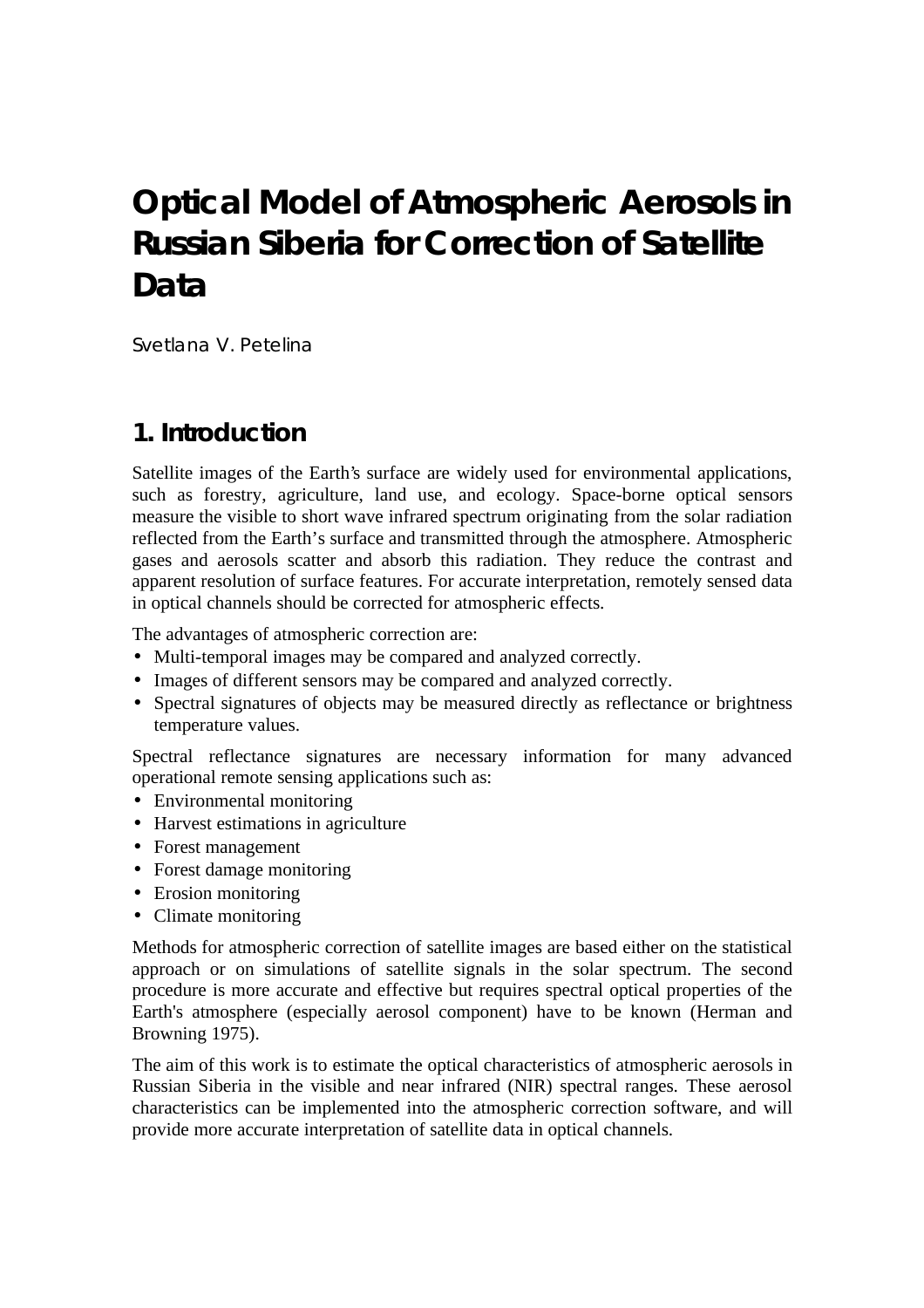## **2. Atmospheric attenuation of satellite signals**

Under the assumption of a cloudless sky and a plane-parallel atmosphere, at each wavelength the radiance *B* measured by the satellite sensor with a narrow field of view can be expressed as the sum of the following components (Deschamps *et al*. 1980):

$$
B = B_{A} + B_{C} + B_{E}
$$

where  $B_A$  is the intrinsic atmospheric radiance, representing the radiance of light scattered from the direct sunbeam into the sensor's field of view by the atmosphere without reaching the surface (Figure 1 (a)).



Figure 1. Components of sensor-measured radiance of a terrestrial target (black point).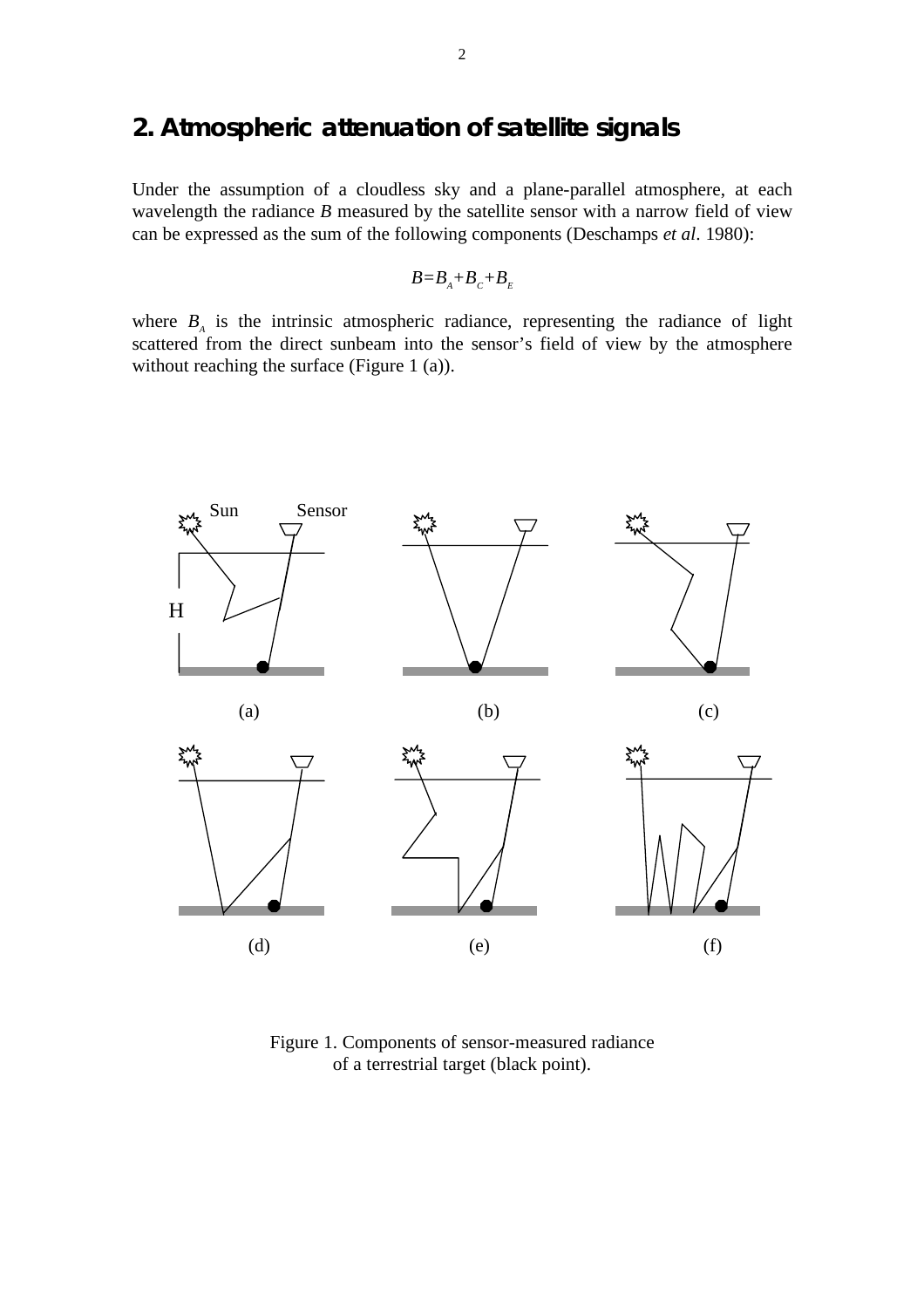$B_c$  is the radiance of light that is reflected only once from the target surface and then directly transmitted through the atmosphere into the sensor's field of view (Figures 1(b) and (c)).  $B<sub>F</sub>$  is the radiance of light that is reflected by the Earth's surface surrounding the target (Figures 1 (d), (e) and (f)).

Numerous methods and algorithms have been proposed by various authors for estimating spectral values of radiance  $(B_A, B_C, A_B)$  and for removing these effects of the atmosphere from remotely sensed images (Kimes and Holben 1992, Rahman and Dedieu 1994, Singh 1992). These methods are based either on a statistical approach or on simulations of satellite signals in the solar spectrum. The latter approach is more accurate and commonly used. An example of the applying the atmospheric correction and haze removal procedures to LANDSAT TM image is shown on Figures 2a and 2b.

# **3. Basic principles of atmospheric correction procedure**

Simulating the behavior of satellite signals in the solar spectrum is the main part of an atmospheric correction procedure. This method computes the solar radiation backscattered by the atmosphere at the satellite altitude in different geometrical and optical conditions. It estimates the apparent reflectance at the top of the atmosphere for given surface spectral reflectance, solar and viewing zenith angles, sensor spectral response and atmospheric characteristics.

The algorithm of atmospheric correction, proposed by Zagolski and Gastellu-Etchegorry (1995), bases all intrinsic atmospheric radiance and average environment reflectance calculations on the numerical solution of the radiation transfer equation (Figure 3). The atmospheric parameters, which are variables in this equation, and therefore have to be known for atmospheric correction procedures, are described in section 3.1.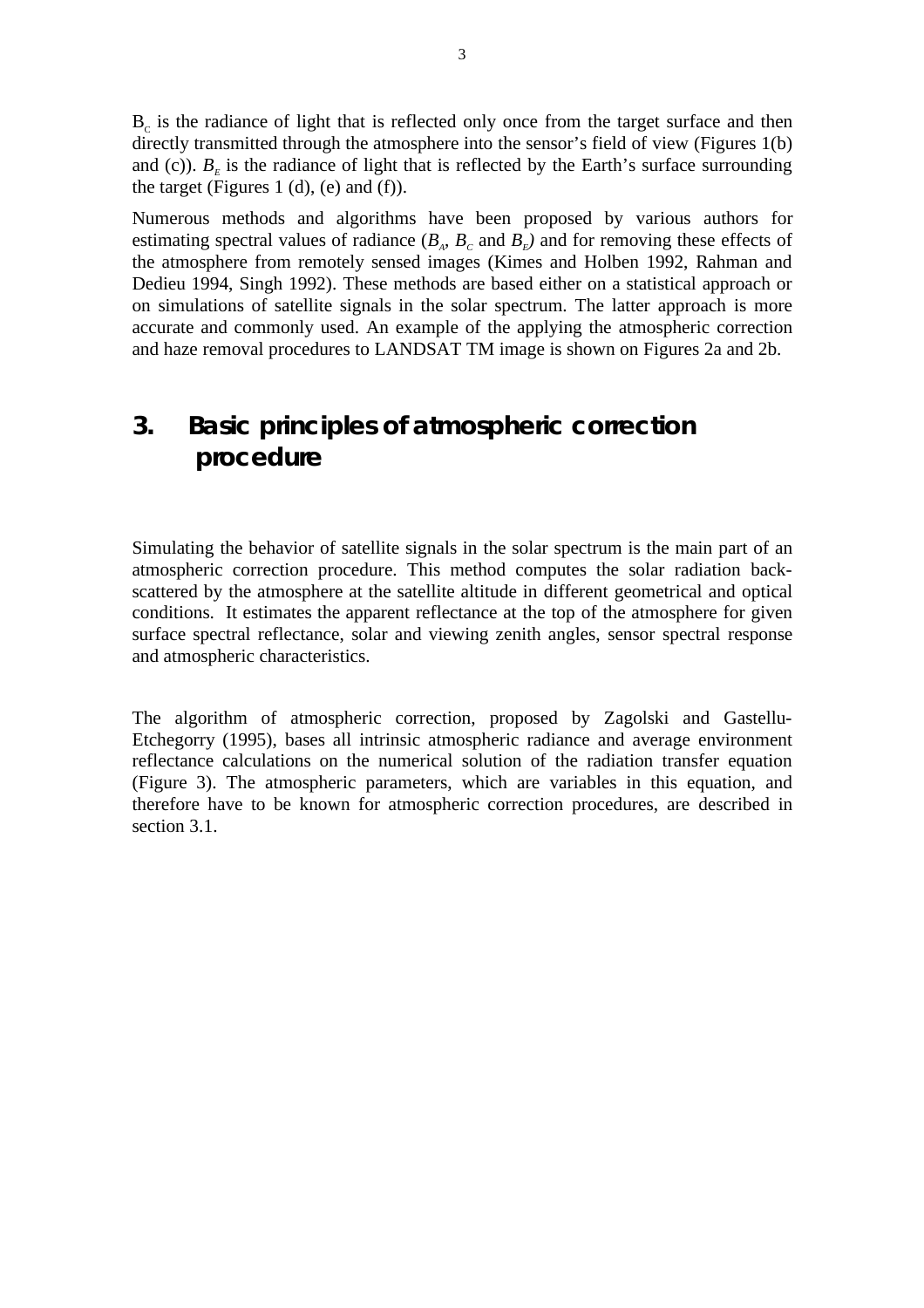



Before correction After correction Figure 2a. LANDSAT TM imagery, color-composite (bands 1, 2, and 3) before and after atmospheric correction using ATCOR2 software.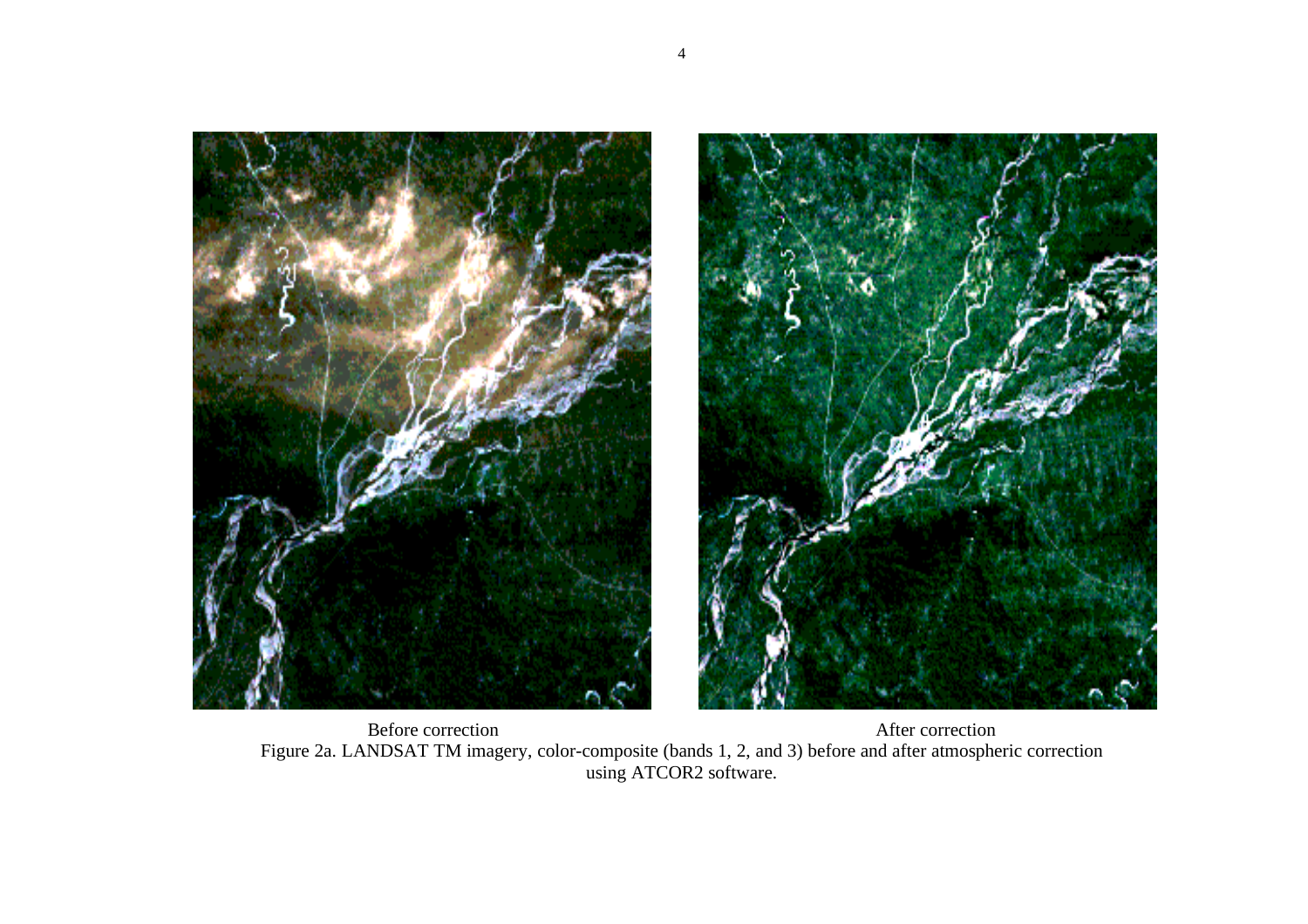



Before correction After correction Figure 2b. LANDSAT TM imagery, color-composite (bands 1, 2, and 4) before and after atmospheric correction using ATCOR2 software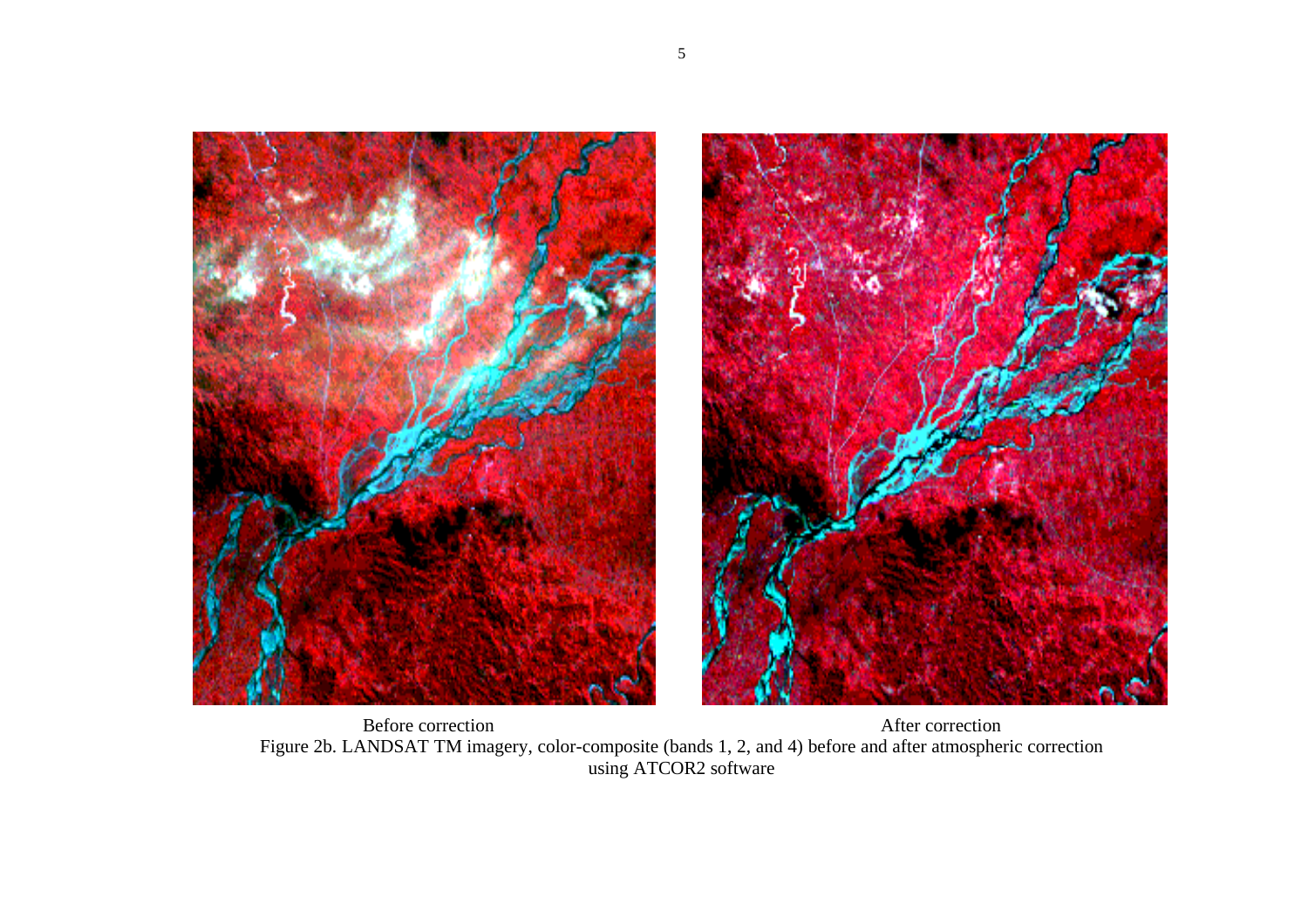

Figure 3. An atmospheric correction algorithm for remote sensing data.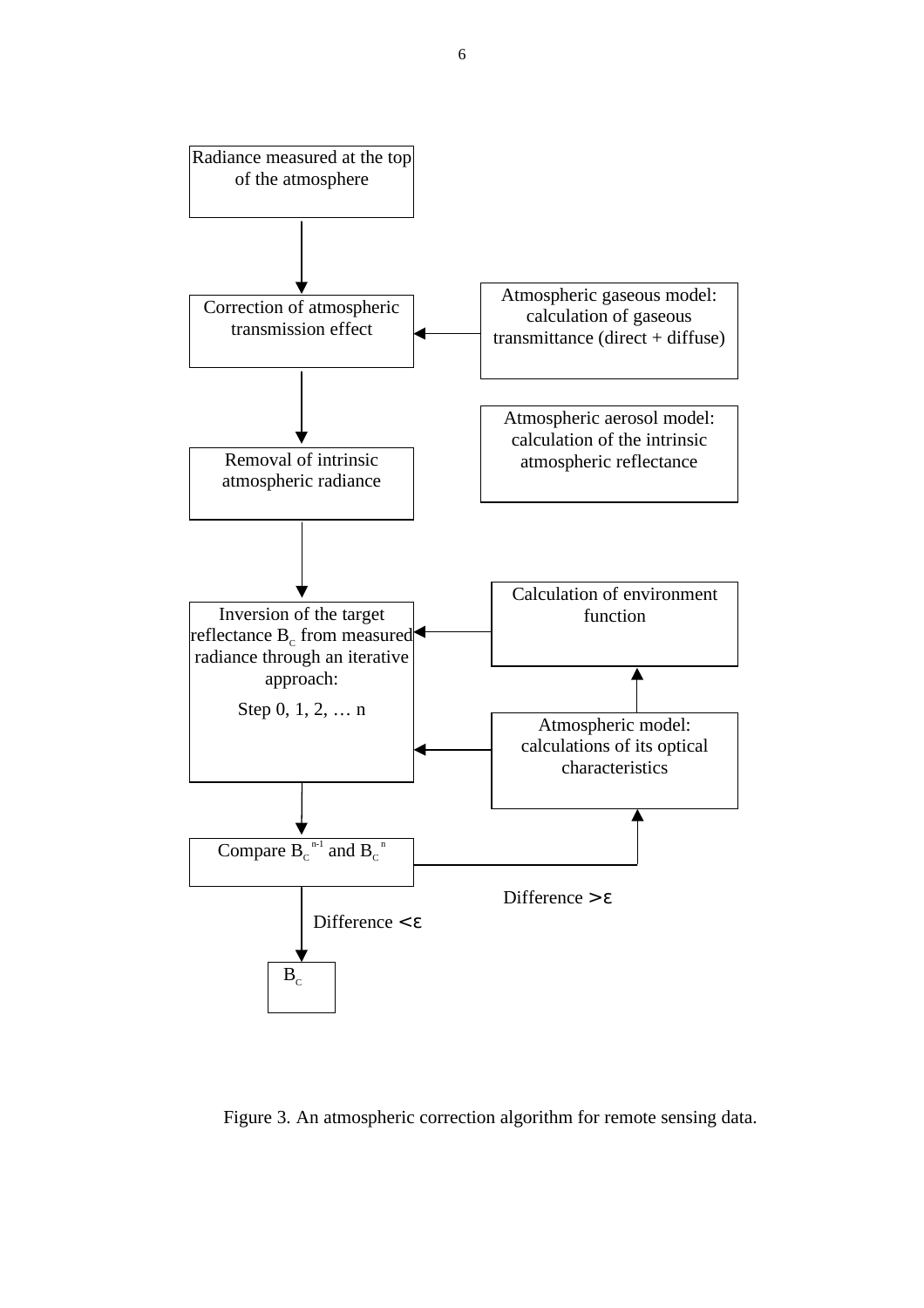#### **3.1 Radiation transfer equation**

The intensity of the solar radiation  $I(r, s)$  in some area of space with coordinates  $r = \{x, y\}$ *y, h}* in the direction  $s = \{z, \psi\}$  can be expressed as:

$$
\hat{D}I = \hat{S}I + F_{\text{internal}} \tag{1}
$$

with following boundary conditions:

$$
\begin{cases}\nI/_{S \in \Omega^+} = \pi S_\lambda \delta(s - s_0), \\
I/_{S \in \Omega^-} = q \hat{R} I,\n\end{cases}
$$
\n(2)

where  $D$  – operator of "transfer":

$$
\hat{D} = \cos z \frac{\partial}{\partial h} + \sin z \cos \psi \frac{\partial}{\partial x} + \sin z \sin \psi \frac{\partial}{\partial y} + \sigma_{\text{ext}}(r); \tag{3}
$$

*S* – integral of "impacts":

$$
\hat{S}I = \sigma_{\text{scatt}}(r) \int_{\Omega} I(r, s') \mu(r, s, s') ds'; \tag{4}
$$

 $R$  – operator of the "ground surface reflectance" under the assumption of the Lambertian surface:

$$
\hat{R}I = \frac{1}{\pi} \int_{\Omega^+} I(x, y, H, s') \cos z' ds';\tag{5}
$$

 $F_{\text{internal}}$  – intensity due to internal sources of energy in the medium;  $\sigma_{\text{EXT}}$ ,  $\sigma_{\text{SCAT}}$  – coefficients of atmospheric extinction and scattering respectively,  $\mu$  - phase function of scattering,  $q$  – ground surface;  $s_o = \{z_o, \psi_o\}$  – direction of the external solar radiation flux; *H* – the length of scattering medium in the *h* - direction;  $\Omega^{\dagger}$ ,  $\Omega$  - upper and lower hemispheres respectively;  $\pi S_1$ - spectral solar constant.

For the plane-parallel, horizontally homogeneous atmosphere  $I(r, s)=I(z, s)$ , and in visible and near infrared spectral ranges (where there is no internal sources of radiation) the radiation transfer equation (1) can be represented in a following form:

$$
\cos z \frac{\partial I}{\partial h} + \sigma_{\text{ext}}(h)I = \sigma_{\text{scatt}}(h) \int_{\Omega} I(h, s') \mu(h, s, s') ds', \tag{6}
$$

with the boundary conditions:

$$
\begin{cases}\nI/_{S \in \Omega^+} = \pi S_{\lambda} \delta(s - s_0), \\
I/_{S \in \Omega^-} = q \frac{1}{\pi} \int_{\Omega^+} I(H, s') \cos z' ds'\n\end{cases} (7)
$$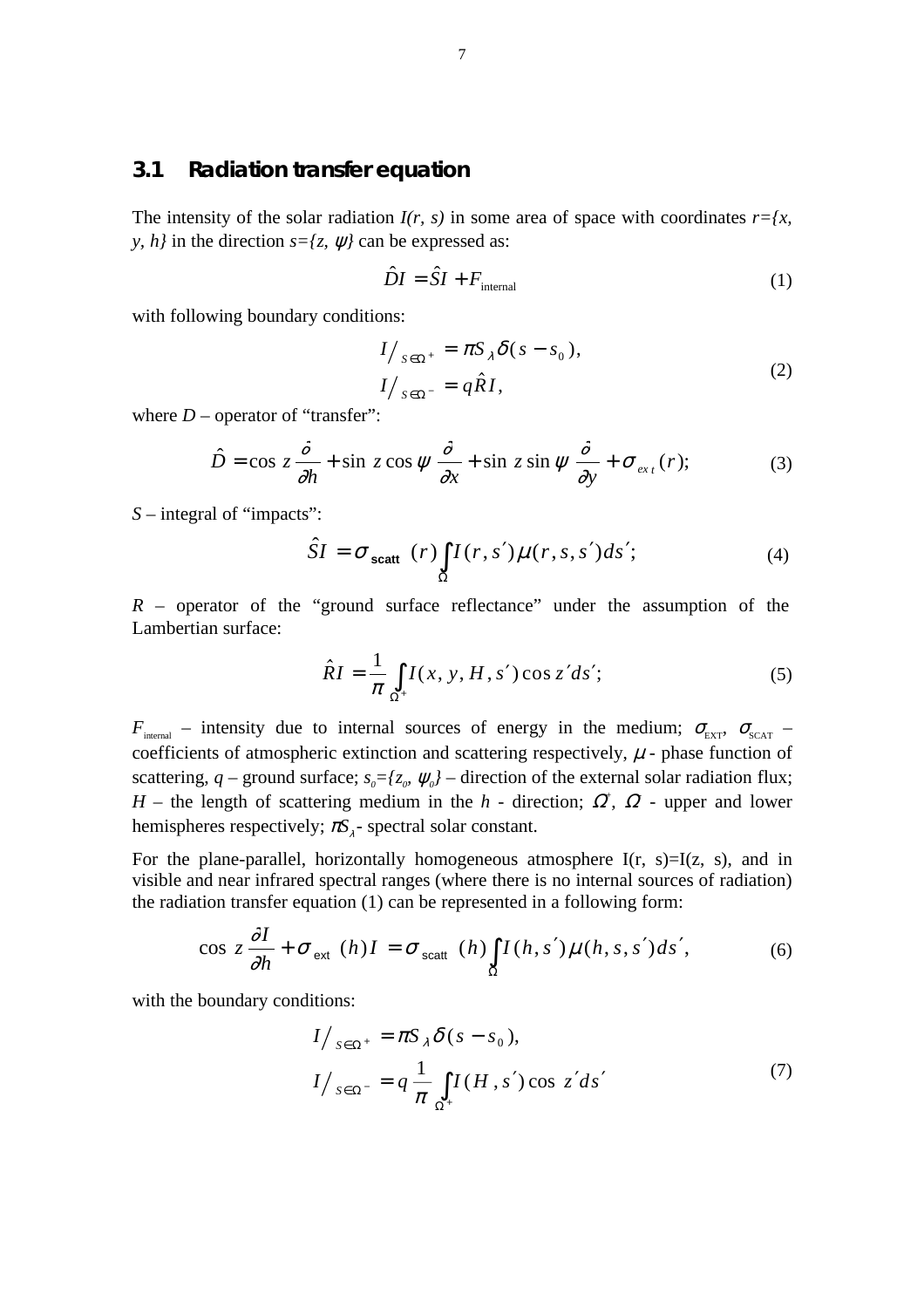### **3.2 Atmospheric optical characteristics — variables in radiation transfer equation**

When sounding the Earth's surface from a satellite, the vertical profile of atmospheric scattering and absorption coefficients is not important, and coefficients of extinction and scattering can be substituted by the optical depth of extinction  $\tau_{\text{exr}}$  and scattering  $\tau_{\text{SCAT}}$  of a whole atmosphere in the vertical direction. Spectral optical depth of the atmosphere with the height H is determined as:

$$
\tau = \int_{0}^{H} \sigma (h) dh
$$
 (8)

Also, the atmospheric phase function can be presented as an average by height:  $\mu(h,s,s') \rightarrow \mu(s,s')$ . It can be determined from measurements of scattered radiation in the solar almucantar (when zenith angles of observational direction are equal to solar zenith angles) (Pyaskovskaya-Fesenkova 1957).

For numerical calculations of direct and diffuse solar radiation in the atmosphere (6), (7) it is necessary to know spectral values of the following atmospheric optical parameters:

- optical depth of extinction  $\tau_{\text{avr}}$ ,
- optical depth of scattering  $\tau_{\text{scat}}$
- averaged by height phase function  $\mu$ .

#### **Optical depth**

For the each wavelength, atmospheric optical depth consists of the depth of aerosol scattering  $-\tau_{A, SCAT}$ , aerosol absorption –  $\tau_{A, ABS}$ , Rayleigh scattering –  $\tau_{R}$ , and gaseous absorption –  $\tau_{\text{gas}}$ :

$$
\tau_{\text{EXT}} = \tau_{A, \text{SCAT}} + \tau_{A, \text{ABS}} + \tau_{R} + \tau_{\text{GAS}} \tag{9}
$$

#### Rayleigh scattering

Altitude dependence of the molecular (Rayleigh) scattering coefficient  $\sigma_{n}(\mathbf{h})$  can be calculated by (Rayleigh 1871):

$$
\sigma_R = \frac{8\pi^3 (n^2 - 1)}{3N\lambda^4} \frac{3(2 + \Delta)}{6 - 7\Delta} \approx \frac{32\pi^3 (n - 1)^2}{N\lambda^4} \frac{(2 + \Delta)}{(6 - 7\Delta)} \quad , \tag{10}
$$

where N(h) – molecular concentration (cm<sup>-3</sup>); n(h,  $\lambda$ ) – index of the air refraction;  $\Delta$ depolarization coefficient caused by the molecular anisotropy for atmosphere: for air ∆=0.042. Formula (10) was used to calculate altitude dependence of the molecular (Rayleigh) scattering coefficient  $\sigma_{p}(h)$  at sea level for  $\lambda$ =0.503 µm (Table 1).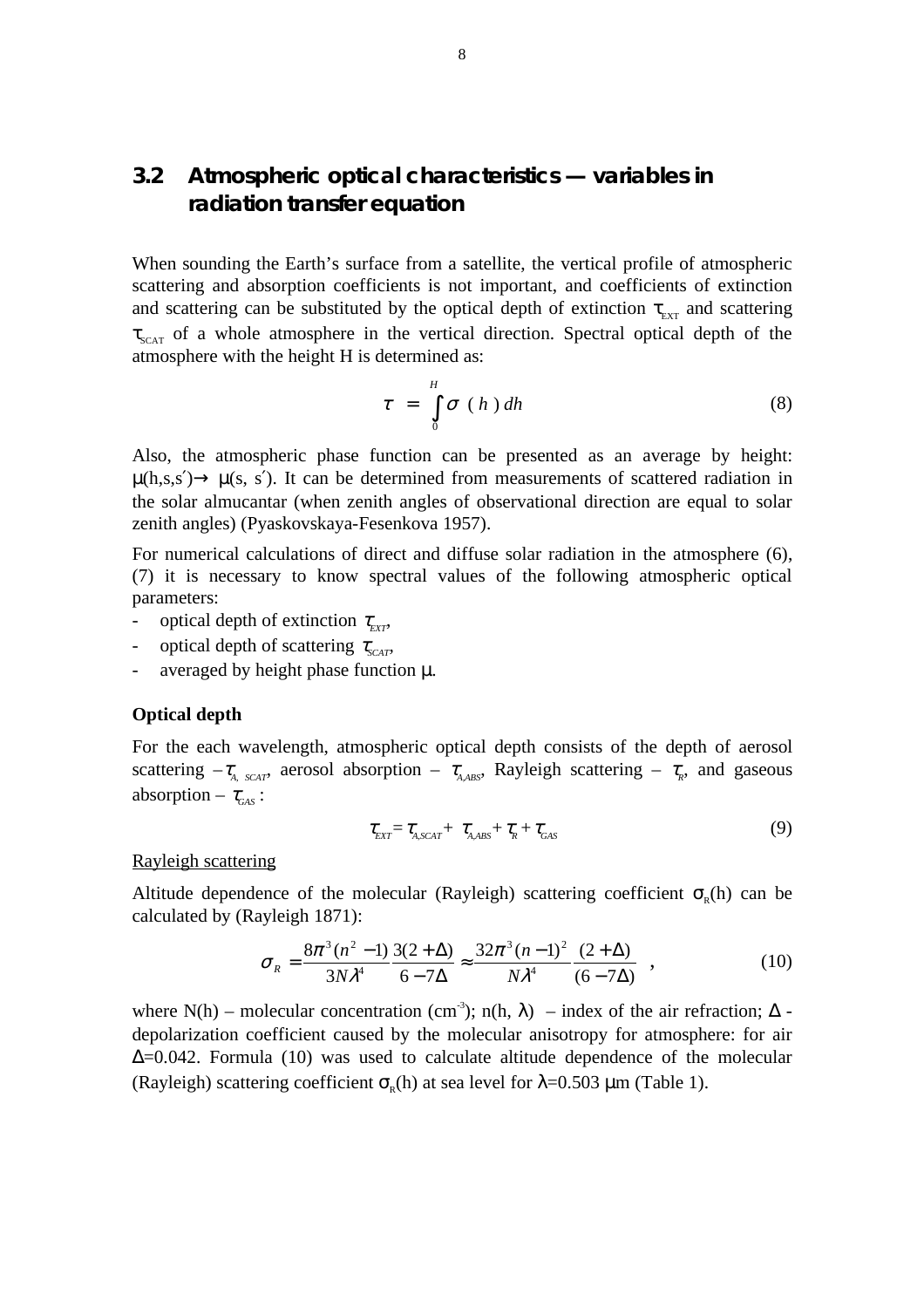| h, km          | $\sigma_{\rm R}$ , km <sup>-1</sup> | h, km | $\sigma_{\rm R}$ , km <sup>-1</sup> | h, km | $\sigma_{\rm R}$ , km <sup>-1</sup> | h, km | $\sigma_{\rm R}$ , km <sup>-1</sup> |
|----------------|-------------------------------------|-------|-------------------------------------|-------|-------------------------------------|-------|-------------------------------------|
| $\overline{0}$ | $1,69 - 2$                          | 9     | $6,44 - 3$                          | 18    | $1,68 - 3$                          | 55    | $7,82 - 6$                          |
| $\mathbf{1}$   | $1,53 - 2$                          | 10    | $5,71 - 3$                          | 19    | $1,44 - 3$                          | 60    | $4,28 - 6$                          |
| 2              | $1,39 - 2$                          | 11    | $5,04 - 3$                          | 20    | $1,22-3$                            | 65    | $2,25 - 6$                          |
| 3              | $1,25 - 2$                          | 12    | $4,31 - 3$                          | 25    | $5,54 -4$                           | 70    | $1,14-6$                            |
| $\overline{4}$ | $1,13 - 2$                          | 13    | $3,67 - 3$                          | 30    | $2,55 - 4$                          | 75    | $5,51 - 7$                          |
| 5              | $1,02 - 2$                          | 14    | $3,14-3$                            | 35    | $1,17-4$                            | 80    | $2,55 - 7$                          |
| 6              | $9,11-3$                            | 15    | $2,69 - 3$                          | 40    | $5,52 - 5$                          | 85    | $8,13-8$                            |
| $\overline{7}$ | $8,14-3$                            | 16    | $2,30 - 3$                          | 45    | $2,71 - 5$                          | 90    | $4,72-8$                            |
| 8              | $7,26-3$                            | 17    | $1,97 - 3$                          | 50    | $1,40-5$                            | 100   | $7,74-9$                            |

Table 1. Altitude dependence of  $\sigma_{R}(h)$  at the normal atmospheric pressure for  $\lambda$ =0.503 µm.

Knowing the altitude dependence of  $\sigma_{R}(h)$ , one can calculate the Rayleigh optical depth for standard pressure and  $\lambda$ =0.503 µm using the relation (8):

 $\tau_{R}(\text{P}_{\text{NORM}},\lambda_{0.503})$  = 0.098

For another wavelength  $\lambda_x$  the  $\tau_R(\lambda_x)$  is calculating from the following relation:

 $\tau_{R}(\lambda_{\rm x})=\tau_{R}(\lambda_{0.503})\times(\lambda_{\rm x}/0.503)^{-4}$ 

For another atmospheric pressure P:

$$
\tau_{R}(P, \lambda) = \tau_{R}(P_{NORM}, \lambda) \times P/P_{NORM}
$$

#### Gaseous absorption

In the visible and NIR spectral ranges,  $\tau_{\text{GAS}}$  is determined by the ozone component. Optical depth of ozone absorption  $\tau_{oz}$  can be calculated using the total ozone content in the vertical column of the atmosphere *X* (DU), measured either at ground stations or from satellites:

$$
\tau_{oz} = \alpha X \ln(10)
$$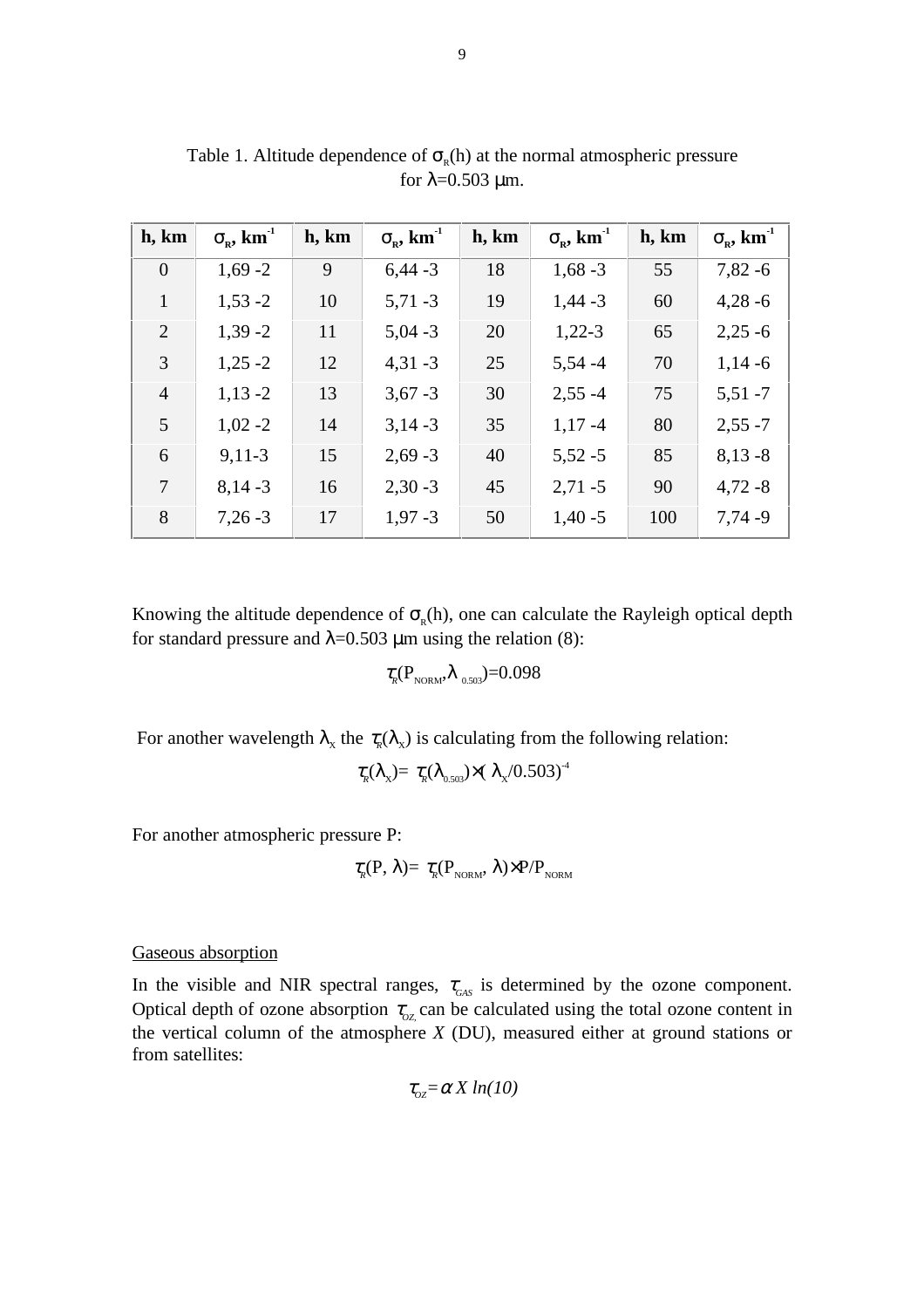where  $\alpha$  - decimal coefficient of ozone absorption (Table 2).

| $\lambda$ , $\mu$ m                         | 0,405 | 0,446 | 0,503                   | 0,550 | 0,647 | 0,710       |
|---------------------------------------------|-------|-------|-------------------------|-------|-------|-------------|
| $\alpha$ 10 <sup>3</sup> , cm <sup>-1</sup> |       |       | 17 <sub>5</sub><br>11.5 | 37,2  | 29,0  | $\mathbf Q$ |

Table 2. Spectral values of  $\alpha$  – the decimal coefficients of ozone absorption

Optical depth of Rayleigh scattering and gaseous absorption, calculated using this formula for the Summer period at middle latitudes (Table 3).

Table 3. Optical depth  $\tau_{R} + \tau_{\text{gas}}$  for the summer period at middle latitudes

| $\lambda$ , $\mu$ m             | $\vert 0.409 \vert 0.439 \vert 0.485 \vert 0.514 \vert 0.553 \vert 0.638 \vert 0.673 \vert 0.870 \vert 1.061$ |  |  |  |  |
|---------------------------------|---------------------------------------------------------------------------------------------------------------|--|--|--|--|
| $\tau_{\rm R} + \tau_{\rm GAS}$ | $\vert 0.320 \vert 0.252 \vert 0.170 \vert 0.145 \vert 0.127 \vert 0.097 \vert 0.077 \vert 0.067 \vert 0.087$ |  |  |  |  |

Some satellite sensors have spectral bands, which partly cover the areas of water vapor absorption. In this case, the water vapor total content has to be measured.

#### Aerosol optical depth

Aerosol optical depth  $\tau_{\mu}$  can be calculated from the total optical depth  $\tau$  when all other components of  $\tau$  are known, and the total optical depth of the atmosphere can be calculated from measurements of the intensity of direct and diffuse solar radiation (Pyaskovskaya-Fesenkova 1957, Tverskoi 1962).

Aerosol optical depth is the most variable parameter in time and space. Even in cloudless atmospheric conditions, the value of aerosol optical depth may change up to 10-15 times during several hours. That is why present approaches to the atmospheric correction procedure are based on the retrieving  $\tau_{\alpha}$  for a given wavelength directly from the satellite image.

A method for such retrieval of  $\tau$  was proposed by Kaufman and Sendra (1988). This method makes it possible to compute the aerosol optical depth, on a pixel by pixel basis, with the help of spectral measurements in the blue and/or the red spectral bands. Nevertheless, it assumes that some aerosol optical parameters – spectral optical depth of absorption, and phase function – are already known. That is why the regional optical models of aerosol have to be developed for those territories, which are monitored from space. These models will provide the spectral dependence of aerosol optical depth and phase function for the prevalent types of aerosol particles generated by ground surface and air mass circulation.

#### **Phase function**

The phase function of scattering  $\mu(\varphi)$  is determined by the relative weight of molecular (Rayleigh) -  $\mu_{R}(\varphi)$  - and aerosol -  $\mu_{a}(\varphi)$  - components: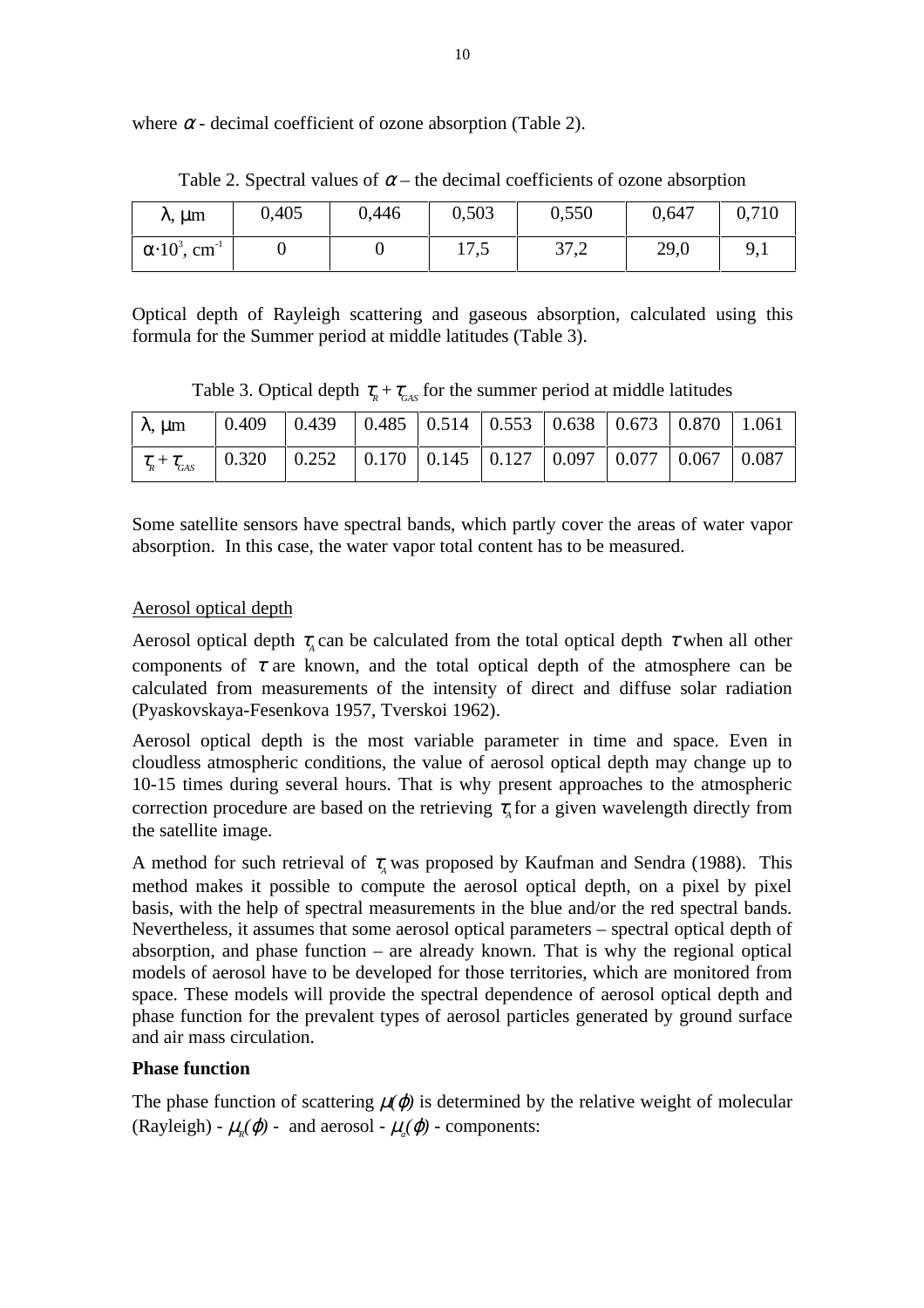$$
\mu(\varphi)\tau = \mu_{R}(\varphi)\tau_{R} + \mu_{a}(\varphi)\tau_{a,scat.}
$$
\n(11)

and is normalized under the following condition:

$$
2\pi \int_{0}^{\pi} \mu\,(\varphi)\sin(\varphi)d\varphi = 1\tag{12}
$$

Phase function of Rayleigh scattering  $\mu_{\nu}(\varphi)$  is well-known (Rayleigh 1871):

$$
\mu_{R}(\varphi) = 3(1 + \cos^2 \varphi)/16\pi
$$

Aerosol phase function can not be presented in an analytical form. Its spectral angular values depend on particle size distribution, chemical composition and numerical concentration.

Aerosol phase function can be obtained by two ways:

- 1. When microphysical parameters of particles are known (numerical concentration, chemical constants, and size distribution), then  $\mu_a(\varphi)$  can be calculated using, for example, the Mie theory of scattering (Deirmendjan, 1969).
- 2. When microphysical parameters are not available,  $\mu_n(\varphi)$  can be calculated from the angular distribution of scattered solar radiation (Petelina 1997).

The first approach can be applied for calculation of  $\mu_a(\varphi)$  from previously measured aerosol microphysical parameters. However, for the whole atmosphere these parameters vary significantly with the height, making it very difficult to measure them simultaneously at all heights from ground to 40-60 km.

The second approach is more accurate for satellite-based remote sensing because it provides angular dependence of the averaged in space aerosol phase function of a cloudless atmosphere. Spectral values of  $\mu$ <sub>a</sub> $(\varphi)$  can be extracted from the angular dependence of the intensity of scattered radiation measured in solar almucantar  $I(\varphi)$ within the range of scattering angles  $\varphi \div 2^0$ -150<sup>°</sup>. The methodology used for calculation of  $\mu$ <sub>a</sub>( $\varphi$ ), is based on the numerical solution of the radiation transfer equation in a planeparallel, horizontally homogeneous atmosphere. It makes it possible to take into account multiple scattering of solar radiation, aerosol absorption, and average value of the surface albedo.

Minimal value of scattering angle  $\varphi$ , for which it is possible to measure I( $\varphi$ ), is about 1<sup>0</sup>  $-1.5^{\circ}$ . Assumption of the plane-parallel atmosphere restricts the maximal value of the solar zenith angle  $z_0$  to 75°-78°. The maximal value of the scattering angle  $\varphi$  is determined as  $2z_0$ . That is why our method (Petelina 1997) provides the extraction of aerosol phase function within the limit of scattering angles:  $2^{\circ} \le \phi \le 150^{\circ}$ .

Sensitivity of  $I(\varphi)$  to variations of the aerosol phase function is determined by the wavelength and by the angle of scattering. For example, due to the prevalent Rayleigh scattering, I( $\varphi$ ) is practically not sensitive to variations of  $\mu$ <sub>a</sub>( $\varphi$ ) in spectral range 0.4-0.5 µm at normal background aerosol content.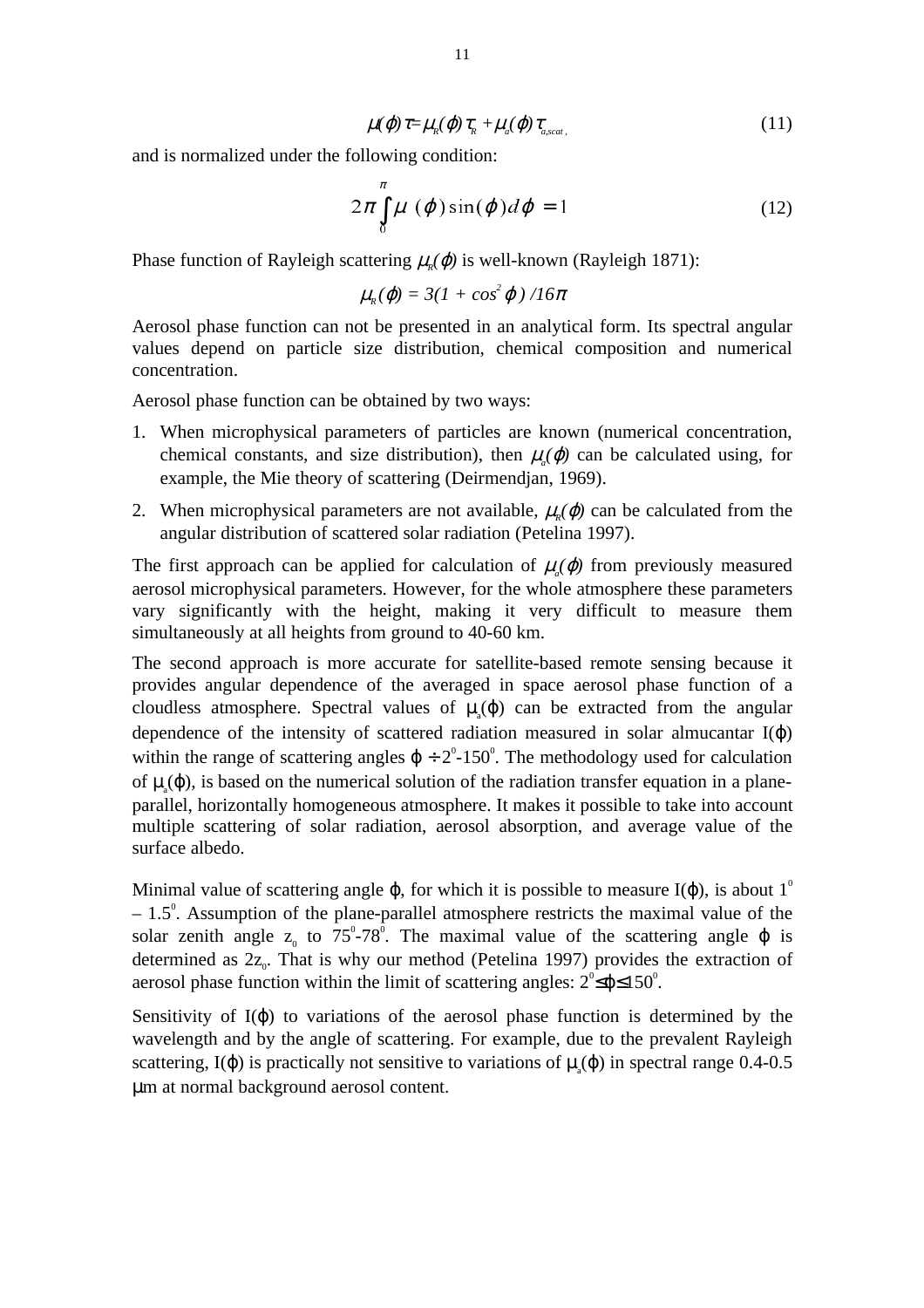Therefore, the accuracy of the extraction of aerosol phase function  $\mu_a(\varphi)$  from angular distribution of  $I(\phi)$  in the solar almucantar depends on the wavelength and scattering angle. This dependence have been estimated numerically (Petelina 1997) (Figure. 4).



Figure 4. Spectral and angular dependence of the error of calculation of  $\mu_a(\varphi)$  from I( $\varphi$ ).

## **4. Experimental data on aerosol optical characteristics in Siberia region of Russia**

Atmospheric transparency has been measured in different regions of Russia at several actinometric and ozonometric stations during last 20-25 years. The summary of these results made it possible to establish spatial distribution and long-period variations of aerosol optical depth (Guschin 1988). These measurements, however, have caveats such as aerosol optical depth was averaged for all the daytime, and measured only in a visible spectral range ( $\lambda$ =0.5  $\mu$ m), and detailed measurements of aerosol optical depth  $\tau$ conducted episodically and for restricted number of regions. Figure 4. Spectral and angular dependence of the error of calculation of  $\mu_s(\varphi)$  from  $\lambda$ ,  $\mu$ m<br> **4. Experimental data on aerosol optical character**<br> **in Siberia region of Russia**<br>
Atmospheric transparency has been

In Siberia, scientists from the Institute of Atmospheric Optics of the Siberian Branch of Russian Academy of Sciences, from the Siberian Physico-Technical Institute of the Tomsk State University, from the Institute of Physical Kinetics and Combustion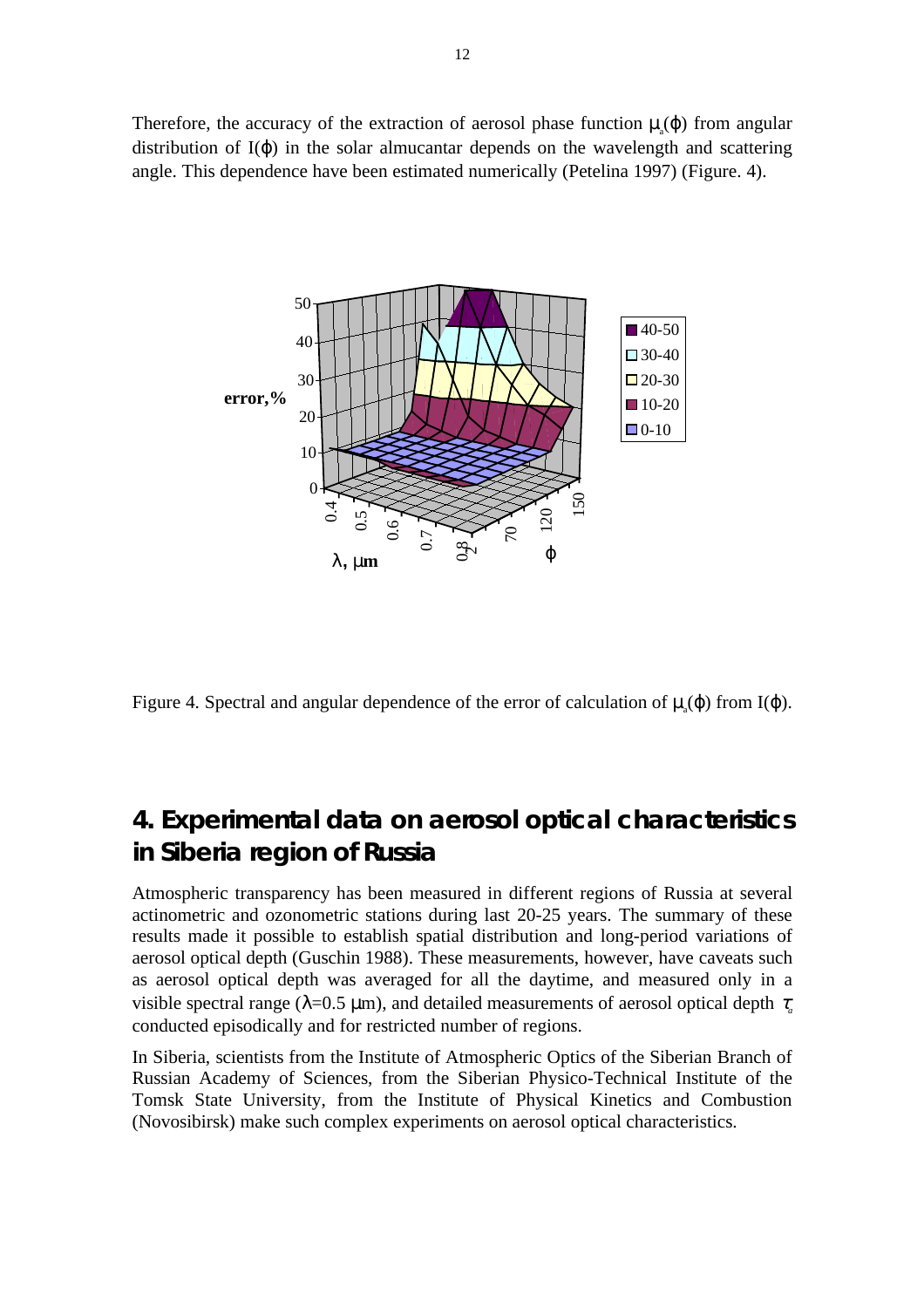From 1992-1995 SATOR Program experimental field investigations focused on aerosol particle size spectrum, their concentration and chemical composition, because these parameters determine aerosol optical properties. Aerosol samples in Siberia have been collected from scientific stations of the Siberian Branch of Russian Academy of Sciences (Figure 5). As a result of these measurements, Koutzenogii, (1996) showed that in rural regions of Siberia, aerosol size spectrum corresponded to 3-modes Whitby distribution (Whitby 1975) for continental areas. The same study found aerosol size distributions were similar for Novosibirsk Oblast' and Baikal Lake region, which are separated by the distance about 1300 km. This result allows suggest that aerosols in Siberia have the same origin and therefore have similar optical characteristics in different rural Siberian regions.



Figure 5. Geographic location of points (cross) for collection of aerosol samples in Siberia: 1-Karasuk, 2-Kluchi, 3-Pogorelskii Bor, 4-Tarko-Sale, 5-Samburg, 6-Tiksi, 7- Lystvyanka, 8-Tanhoi, 9-Ust-Kan, 10-Mondy.

#### **4.1 Aerosol optical depth**

The SATOR Program also provided the most recent systematic measurements of average, minimal and maximal values aerosol spectral optical depth in the Tomsk region in 1992-1995 (Table 3) and (Figure 6). Optical measurements were conducted using a multi-spectral solar photometer with 12 interference light filters in a spectral range  $0.37 - 1.06$  µm. Registration of data was in automatic regime with the duration 30 min every hour, and only for cases when Sun was not covered by clouds.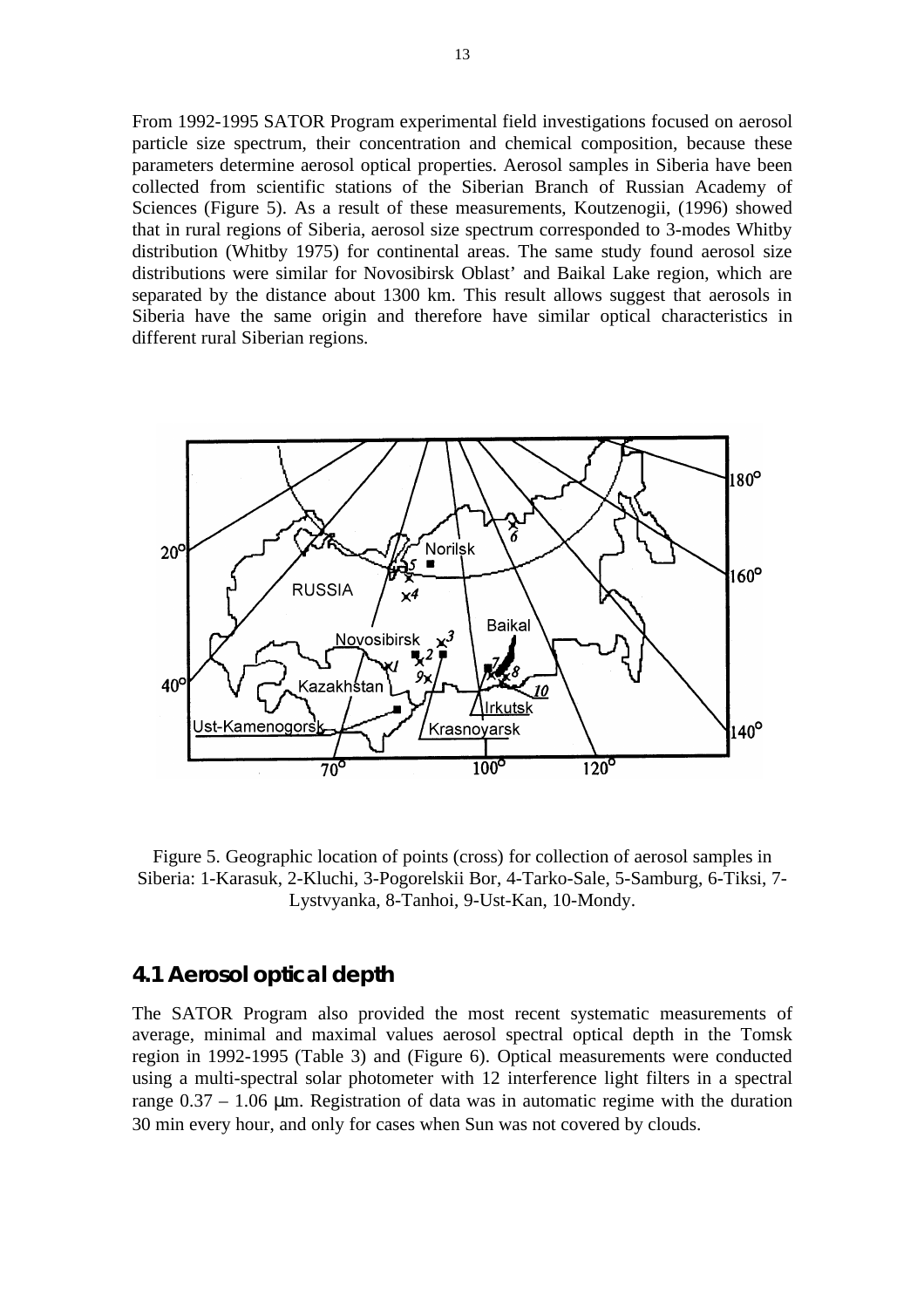

Figure 6. Average, minimal and maximal values of spectral aerosol optical depth measured during the Summer, 1994 in Tomsk region.

Recurrence of values of  $\tau_a$  for  $\lambda$ =0.48  $\mu$ m for all summer periods is presented in Fig. 7, where N - total number of cases,  $\Delta N$  - number of cases for which values of  $\tau_a$  are within definite interval. One can see that the most probable value of  $\tau_a$  is:  $\tau_a(0.48\mu m)=0.21$ , and more than 50% of  $\tau_a$  are located within the area 0.12-0.24.

#### **Seasonal and annual variations of aerosol optical depth**

Statistical characteristics of aerosol optical depth (average  $\tau_a^{\text{aver}}$ , minimal  $\tau_a^{\text{min}}$ , and maximal values  $\tau_{a}^{\text{max}}$ , and standard deviations  $\alpha$ ) measured for all seasons in Tomsk region in 1992-1995 are presented in Table 4 (Kabanov and Sakerin 1996).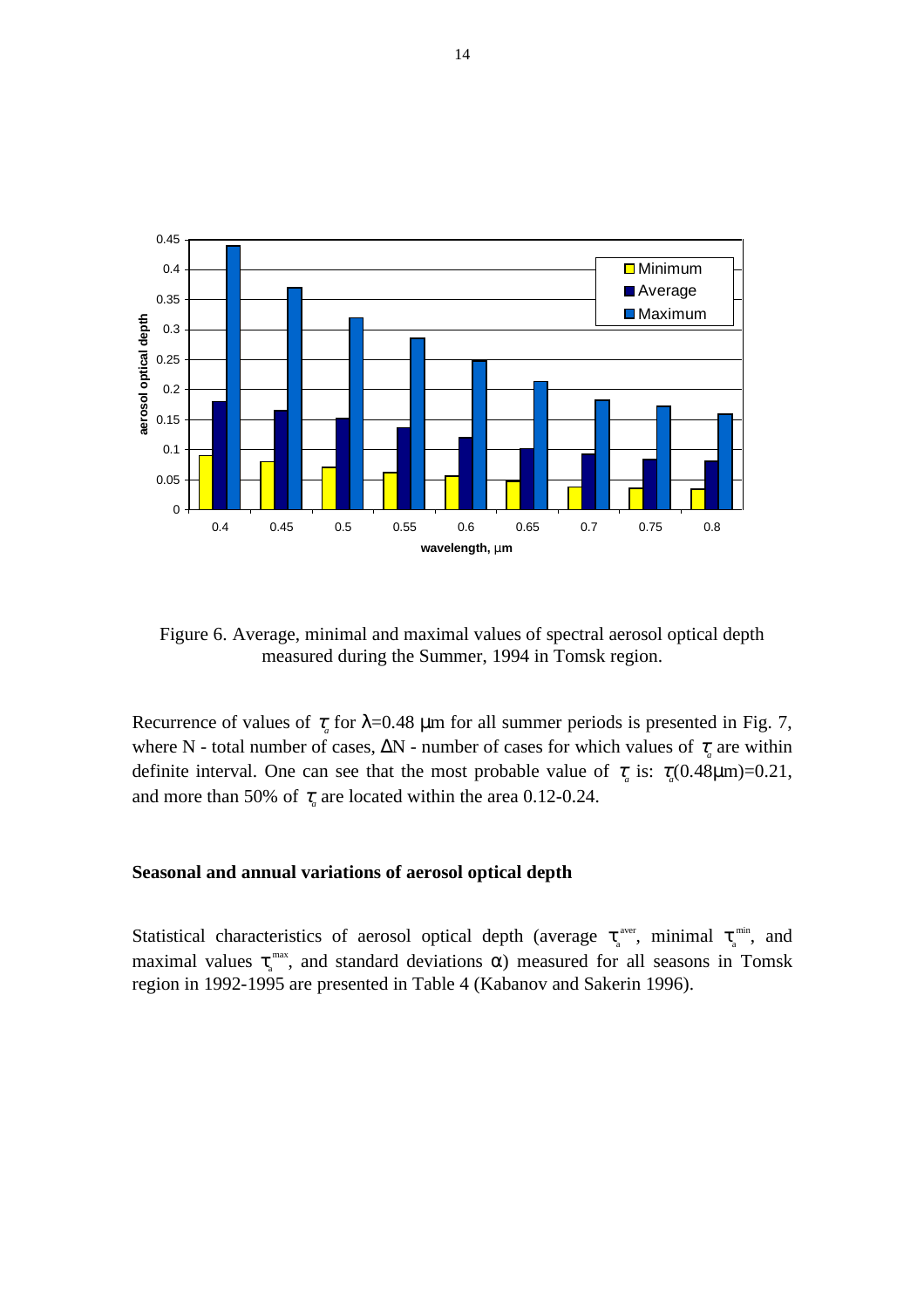|                 | Number of days of | Number of single | Number of average |
|-----------------|-------------------|------------------|-------------------|
| Year and period | measurements      | series of        | (per hour)        |
|                 |                   | measurements     | measurements      |
| 1992            |                   |                  |                   |
| 23.05-30.07     | 52                | 1388             | 340               |
| 1992            |                   |                  |                   |
| $05.12 - 22.12$ | 8                 | 105              | 21                |
| 1993            |                   |                  |                   |
| $04.04 - 19.05$ | 21                | 400              | 117               |
| 1993            |                   |                  |                   |
| $22.05 - 13.06$ | 20                | 503              | 176               |
| 1994            |                   |                  |                   |
| $19.06 - 27.07$ | 24                | 1126             | 148               |
| 1995            |                   |                  |                   |
| $02.06 - 17.07$ | 34                | 4272             | 187               |
|                 |                   |                  |                   |
| Total amount    | 155               | 7864             | 989               |

Table 3. Statistical summary on the aerosol spectral optical depth  $\tau_a$  measured in Western Siberia (Tomsk region) during 1992 – 1995 (Kabanov and Sakerin 1996).



Figure 7. Recurrence of values of  $\tau_a$  for  $\lambda$ =0.48  $\mu$ m for all summer periods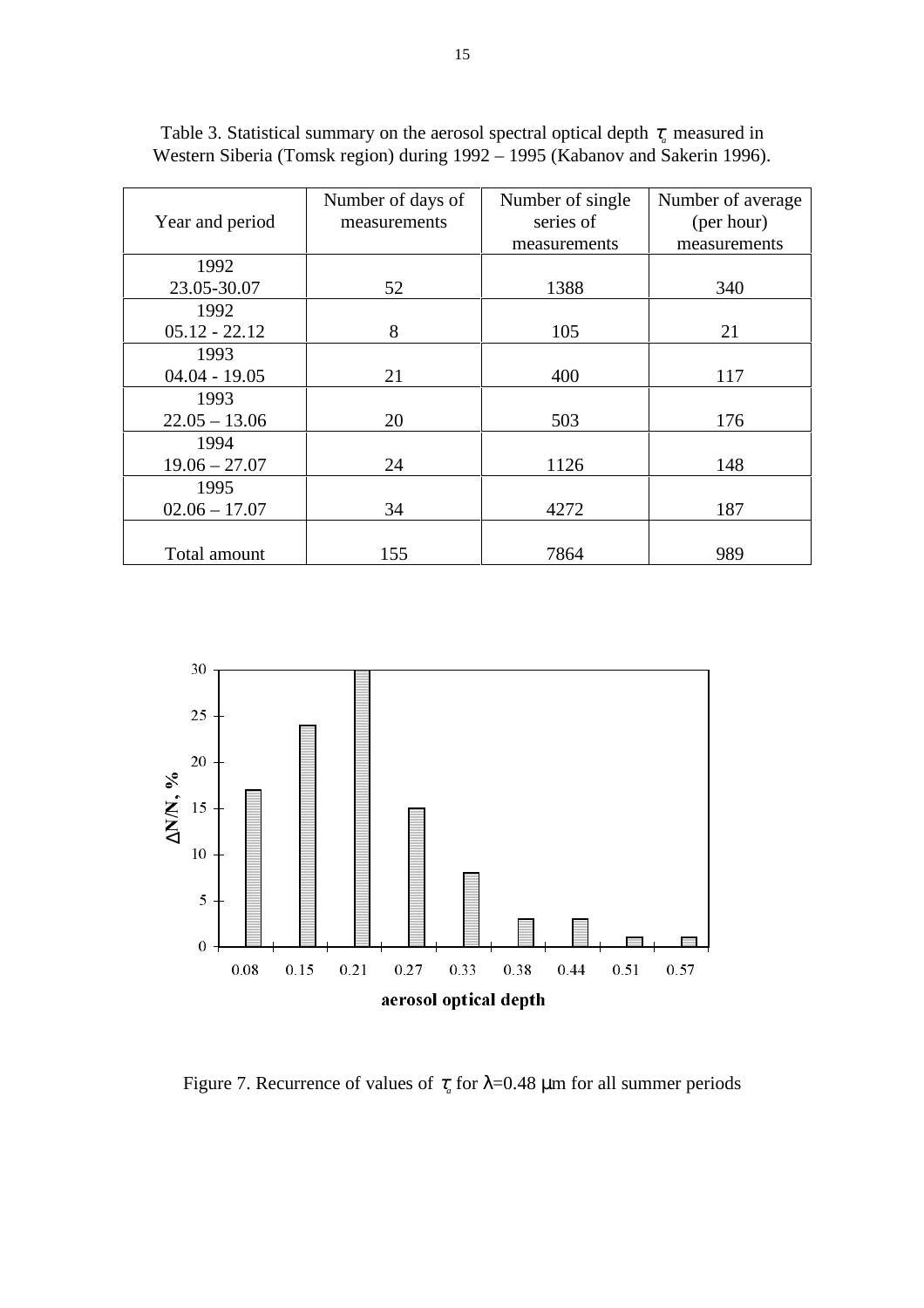|        |                                                                     |       |       | $\lambda$ , $\mu$ m |       |       |       |       |
|--------|---------------------------------------------------------------------|-------|-------|---------------------|-------|-------|-------|-------|
|        |                                                                     | 0.44  | 0.48  | 0.514               | 0.55  | 0.67  | 0.87  | 1.061 |
| Summer | $\overline{\tau_{_{a}}^{\text{ aver}}}$                             | 0.284 | 0.260 |                     | 0.215 | 0.163 | 0.117 |       |
| 1992   | $\alpha$                                                            | 0.094 | 0.085 |                     | 0.068 | 0.052 | 0.040 |       |
|        | $\tau_{_a}^{^\mathrm{max}}$                                         | 0.553 | 0.524 |                     | 0.428 | 0.301 | 0.214 |       |
|        | $\tau_{\underline{a}}^{\phantom{a} \phantom{a} \dot{\phantom{a}} }$ | 0.138 | 0.133 |                     | 0.105 | 0.066 | 0.045 |       |
| Winter | $\frac{4}{\tau_a^{\text{aver}}}$                                    | 0.233 | 0.238 |                     | 0.222 | 0.189 | 0.173 |       |
| 1992   | $\alpha$                                                            | 0.083 | 0.081 |                     | 0.075 | 0.01  | 0.065 |       |
|        | $\tau_{\rm a}^{\rm max}$                                            | 0.359 | 0.359 |                     | 0.326 | 0.266 | 0.295 |       |
|        | $\tau_{\underline{a}}^{min}$                                        | 0.095 | 0.101 |                     | 0.092 | 0.082 | 0.079 |       |
| Spring | $\tau_{\rm a}^{\rm aver}$                                           | 0.260 | 0.239 |                     | 0.204 | 0.147 | 0.110 |       |
| 1993   | $\alpha$                                                            | 0.118 | 0.107 |                     | 0.095 | 0.074 | 0.065 |       |
|        | $\tau_{_a}^{~\rm max}$                                              | 0.557 | 0.515 |                     | 0.449 | 0.326 | 0.270 |       |
|        | $\tau_{_a}^{^{min}}$                                                | 0.091 | 0.087 |                     | 0.063 | 0.048 | 0.024 |       |
| Summer | $\tau_{\rm a}^{\frac{4}{\rm aver}}$                                 | 0.282 | 0.249 |                     | 0.190 | 0.147 | 0.129 |       |
| 1993   | $\alpha$                                                            | 0.136 | 0.122 |                     | 0.090 | 0.07  | 0.045 |       |
|        | $\tau_{_a}^{~\rm max}$                                              | 0.612 | 0.551 |                     | 0.401 | 0.279 | 0.209 |       |
|        | $\tau_{\scriptscriptstyle\rm a}^{\scriptscriptstyle\,\rm min}$      | 0.092 | 0.082 |                     | 0.057 | 0.037 | 0.028 |       |
| Summer | $\tau_{_a}^{\frac{a}{\text{aver}}}$                                 | 0.164 | 0.146 | 0.131               |       | 0.086 | 0.064 | 0.060 |
| 1994   | $\alpha$                                                            | 0.076 | 0.066 | 0.060               |       | 0.033 | 0.024 | 0.025 |
|        | max<br>$\tau_{\rm_a}$                                               | 0.393 | 0.339 | 0.307               |       | 0.177 | 0.111 | 0.100 |
|        | min<br>$\tau_{\rm a}$                                               | 0.073 | 0.060 | 0.055               |       | 0.034 | 0.027 | 0.025 |
| Summer | $\tau_{_a}^{\frac{4}{\text{aver}}}$                                 | 0.176 | 0.155 | 0.146               | 0.133 | 0.100 | 0.074 | 0.058 |
| 1995   | $\alpha$                                                            | 0.065 | 0.054 | 0.054               | 0.041 | 0.039 | 0.053 | 0.030 |
|        | $\tau_{_a}^{~\max}$                                                 | 0.347 | 0.287 | 0.306               | 0.228 | 0.212 | 0.248 | 0.135 |
|        | $\tau_{_{\rm a}}^{^{\rm min}}$                                      | 0.088 | 0.076 | 0.077               | 0.029 | 0.046 |       | 0.007 |

Table 4. Statistical characteristics of aerosol optical depth (average  $\tau_{a}^{aver}$ , minimal  $\tau_{\rm a}^{\rm min}$ ,and maximal  $\tau_{\rm a}^{\rm max}$  values, and standard deviations  $\alpha$ ) measured in 1992-1995.

The observation data measured at Tomsk from 1992 to 1995 years (Table 4) are not appropriate for determining seasonal behavior of aerosol optical depth, because the duration of winter and spring measurements was very short, and autumn measurements were absent.

According to previous observations (Belan and Zadde 1988), there is a minimum of  $\tau$ during the cold period of the year, and maximum - during the warm period. Also, the amplitude of seasonal variations of  $\tau_a$  for different regions is about 0.1 and is not more than 0.15. Nevertheless, it possible to estimate the annual trend of  $\tau_a$  for summer periods using the average, minimum and maximum values of  $\tau_a(0.48)$  (and also standard deviation  $\alpha$ ) recorded in Tomsk for June 1992-1995 (for this month there is the largest amount of measurements every year) (Table 5).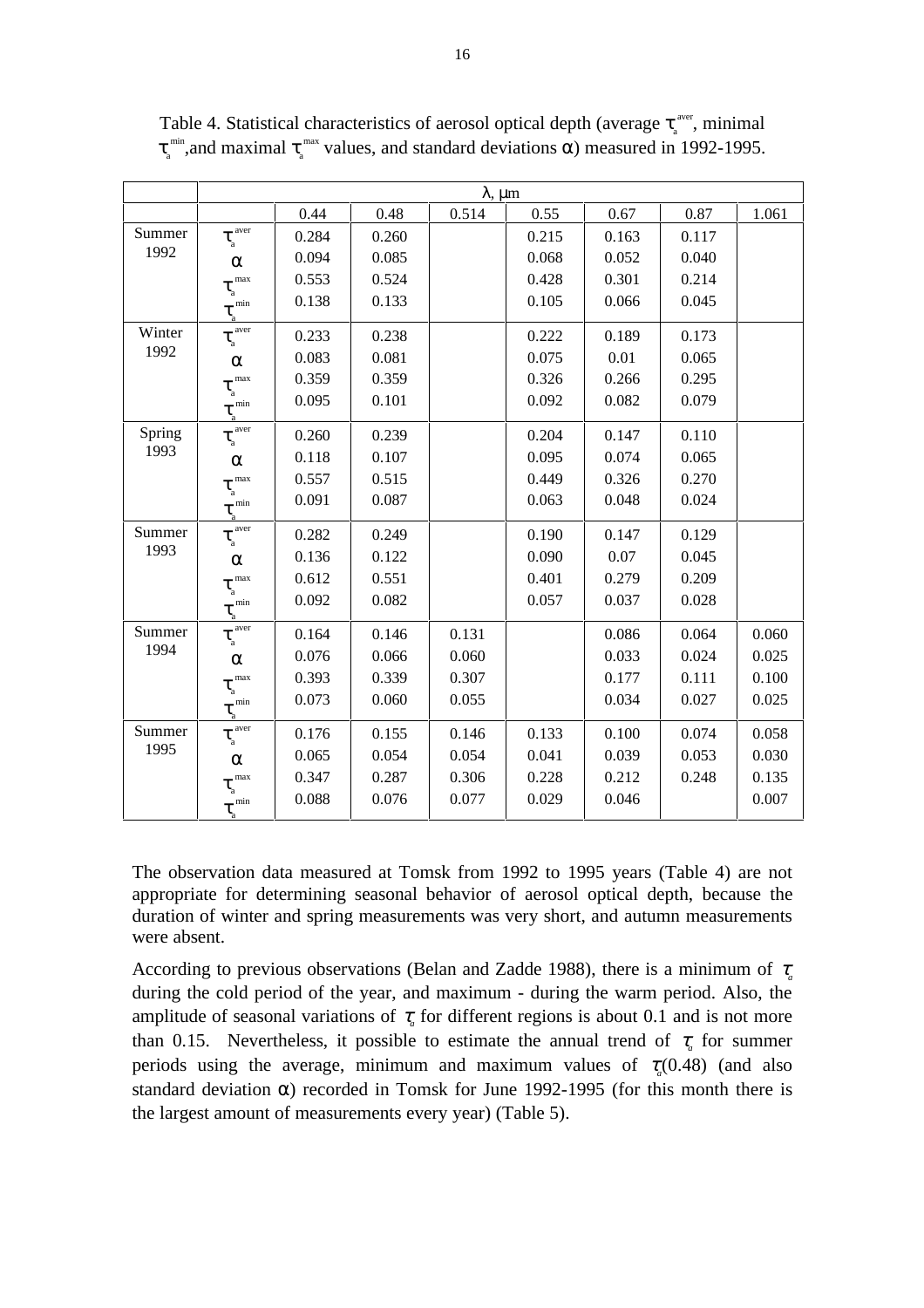| Year | aver  | α     | min<br>$\mathbf{v}_a$ | $\tau_{\rm a}^{\rm \; max}$ | Number of<br>days |
|------|-------|-------|-----------------------|-----------------------------|-------------------|
| 1992 | 0.261 | 0.059 | 0.178                 | 0.404                       | 19                |
| 1993 | 0.214 | 0.123 | 0.131                 | 0.511                       | 10                |
|      |       |       |                       |                             |                   |
| 1994 | 0.191 | 0.071 | 0.114                 | 0.339                       | 10                |
| 1995 | 0.152 | 0.058 | 0.076                 | 0.287                       | 14                |

Table 5. Average  $\tau_a^{\text{aver}}$ , minimal  $\tau_a^{\text{min}}$ , and maximal  $\tau_a^{\text{ max}}$  values, and standard deviations  $\alpha$ of aerosol optical depth for  $\lambda$ =0.48 µm measured in June 1992-1995.

Decreasing values of aerosol optical depth as much as 60-70% from 1992 to 1995 can be explained by the absence of aerosol particles in the atmosphere after the eruption of the volcano Pinatubo in 1991.

#### **Daily variations of aerosol optical depth**

Variability of normalized values of aerosol optical depth  $\tau^h$ *a* /τ *day a* during the daytime for λ=0.48 μm is shown in Fig. 8 (Kabanov and Sakerin 1996). Values of  $\tau^h$ *a* were averaged for each hour.



Figure 8. Normalized values of aerosol optical depth  $\tau^h$ *a* /τ *day a* during the daytime for  $λ=0.48$  μm.

There are 3 zones in daily behavior of aerosol optical depth (Figure 8):

- 1. Morning period before 12 h low values of  $\tau^h$ *a* with small variations.
- 2. Day period from 12 h to 18 h continuos increasing of aerosol turbidity.
- 3. Evening period after 18 h feebly marked decreasing of  $\tau^h$ *a* .

The maximum relative change of aerosol optical depth during these 3 periods is about 20%.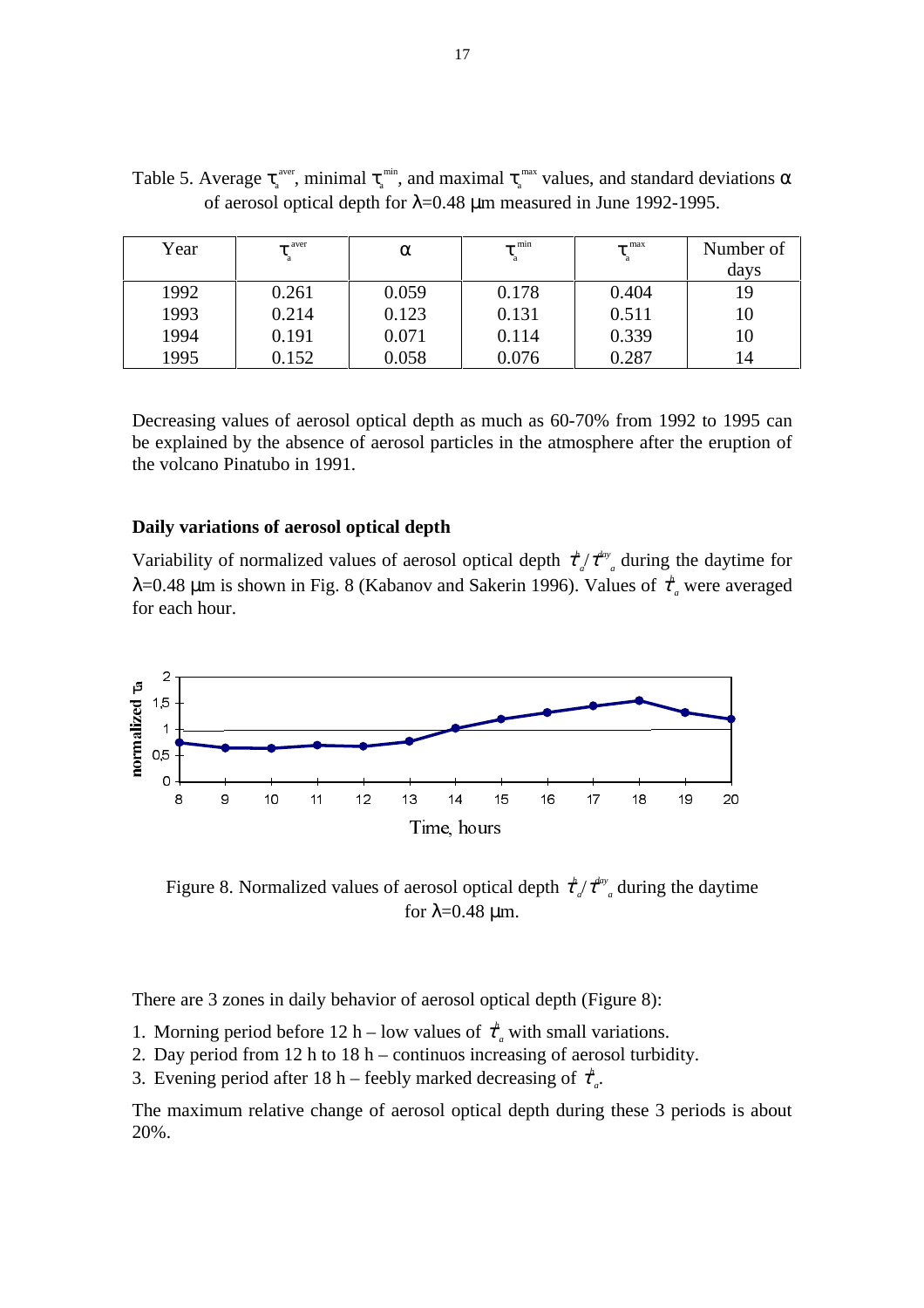#### **Dependence of aerosol optical depth on the air humidity**

Accordingly to Pkhalagov *et al*. (1996), there is a strong dependency between values of aerosol extinction and the air humidity. Average aerosol coefficients of extinction at the ground layer, measured at the horizontal direction in background rural conditions near the forest zone, decrease as spectral wavelength increases (Figure 9). Also, increases in relative air humidity cause increased values of aerosol extinction coefficients. This means that spectral dependence of aerosol extinction coefficients remains constant during this process; changing in absolute values of extinction coefficients does not cause significant changes in their spectral behavior.



Figure 9. Spectral dependence of average aerosol extinction coefficients in Siberia rural area (Ob' river, 80 km from Tomsk) for different values of the relative air humidity. The three curves correspond to different values of the relative air humidity R: R=63 (curve 1), R=80 (curve 2), and R=96 (curve 3).

#### **4.2 Aerosol phase function**

As mentioned earlier, aerosol phase function can be calculated either from measurements of diffuse sky radiation in solar almucantar (Petelina 1997), or from known values of microphysical parameters of aerosol particles using, for example, Mie theory of scattering (Deirmendjan 1969). Weather conditions in Siberia (strong winds,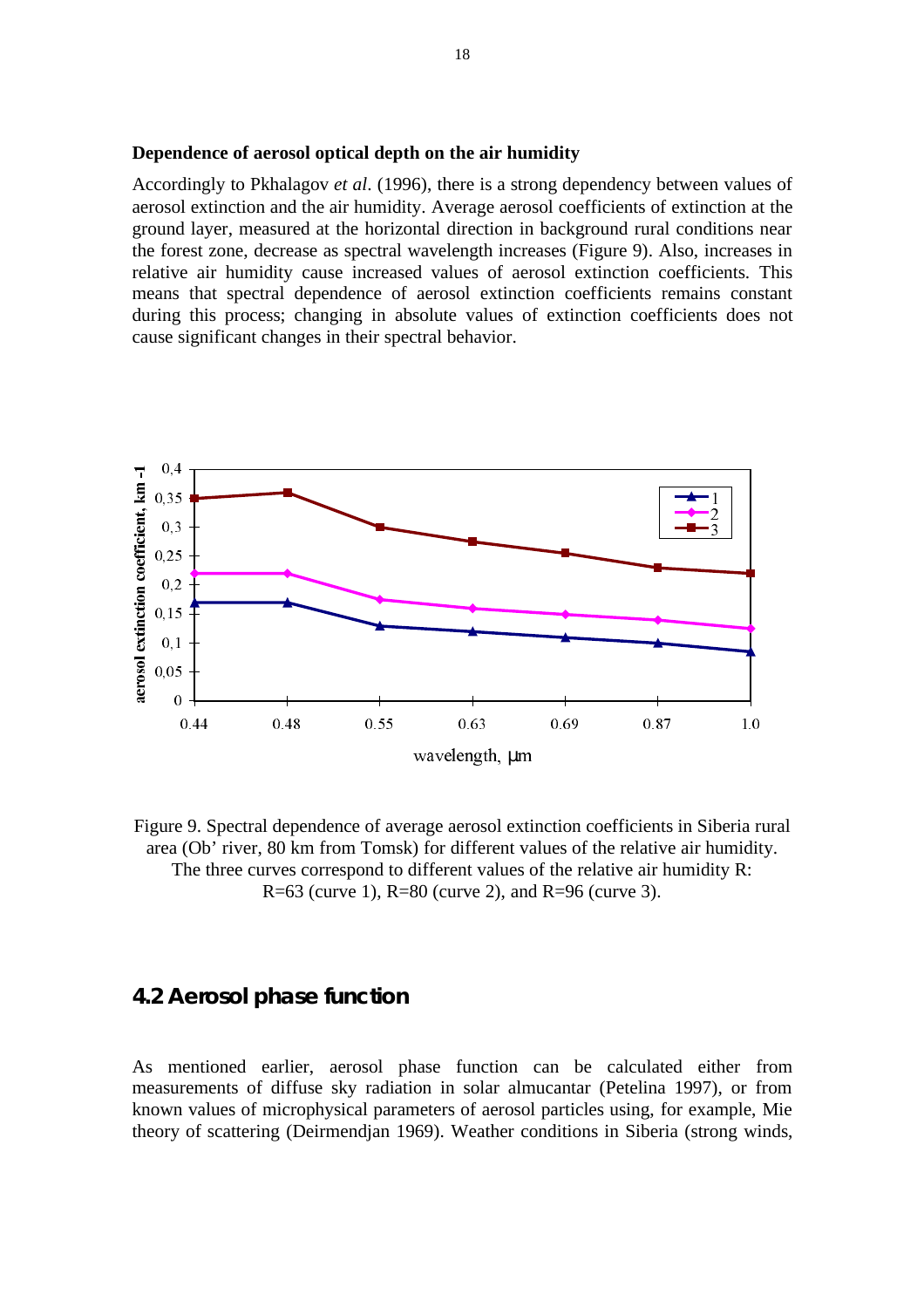cloudy sky, and unstable optical transparency) make it difficult to measure the intensity of diffuse radiation in solar almucantar, especially for zenith angles more than  $60^\circ$ . Some experimental data were obtained in the 1970s, however they are outdated and can not be considered as statistically representative. Therefore, aerosol phase function for Siberia must be calculated from measured values of microphysical parameters of aerosol polydisperse ensemble: particle size distribution and complex index of refraction for each fraction.

Many of the aerosol microphysical and optical parameters (especially for the submicron fraction) have been measured in different parts of Siberia since the 1960s by several groups headed by M.V. Panchenko, K.P. Koutcenogii, Ju. A. Pkhalagov, S.M. Sakerin, and others.

According to their results (Krekov and Rakhimov 1982, Koutzenogii 1996), aerosol optical and microphysical parameters in Siberia are similar to ones obtained by different authors for other continental regions of the Northern Hemisphere. Elements of the aerosol matrix of scattering were calculated using microphysical parameters of aerosol ensemble measured during several complex experiments in continental rural (background) areas (Krekov and Rakhimov 1982).

Using these results, we have calculated angular values of the aerosol phase function of scattering and their parameters of asymmetry for several wavelengths in visible and near IR spectral zones.

The parameter of asymmetry  $\gamma$  is important for the estimating the relative role of large and submicron aerosol particles in the scattering process. This parameter is determined from the following expression:

$$
\gamma = \frac{\int_{0}^{\pi/2} \mu(\varphi) \sin(\varphi) d\varphi}{\int_{\pi/2}^{\pi} \mu(\varphi) \sin(\varphi) d\varphi}
$$

We calculated vertical profiles of spectral aerosol phase function  $\mu$ <sub>a</sub>( $\varphi$ ) and their parameters of asymmetry γ for Northern continental regions for wavelengths  $λ$ : 0.530  $\mu$ m, 0.694  $\mu$ m and 0.860  $\mu$ m (Tables 6, 7 and 8 respectively).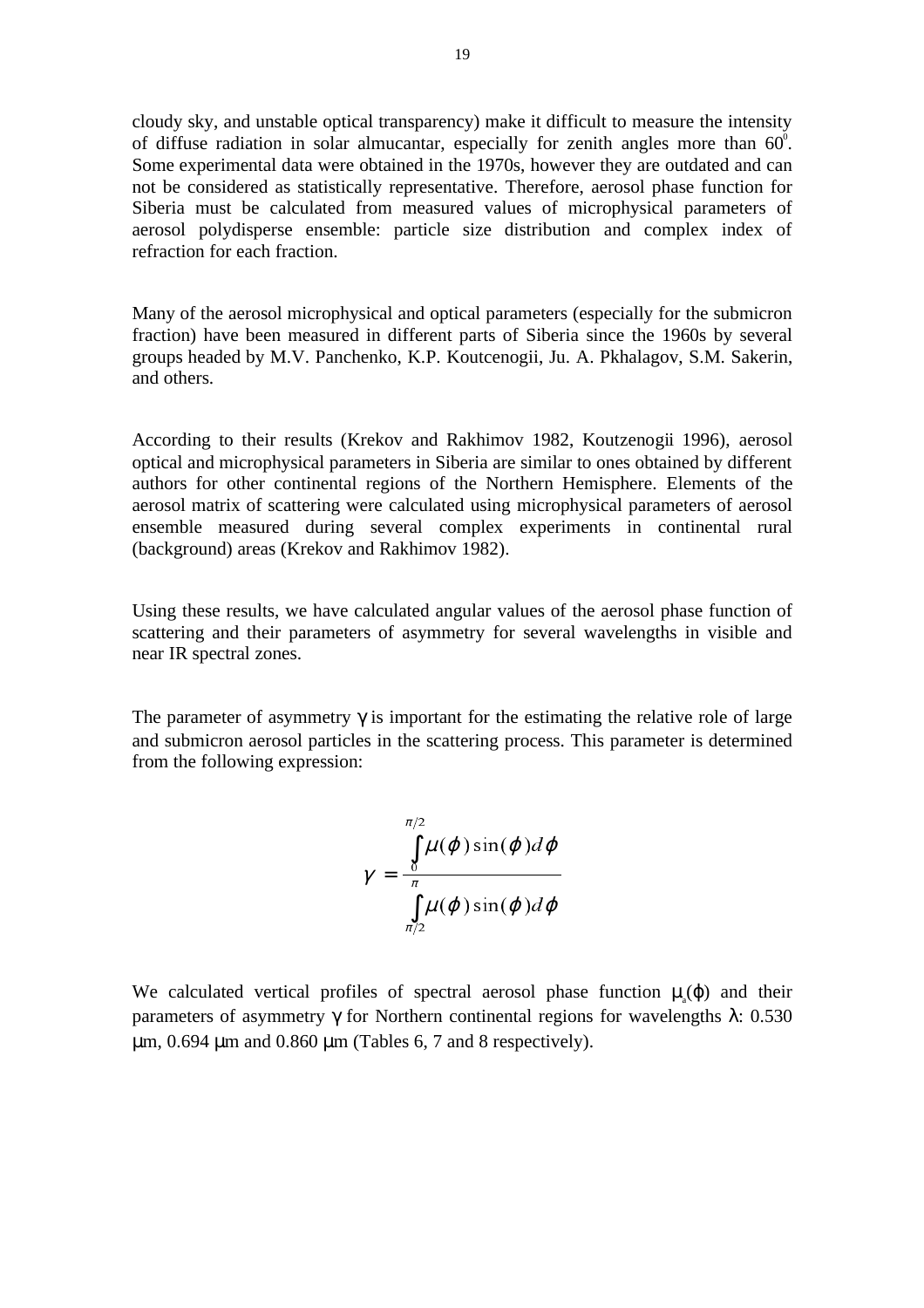|                  |                  |             |                  |                 |              | $\varphi$    |              |            |               |           |
|------------------|------------------|-------------|------------------|-----------------|--------------|--------------|--------------|------------|---------------|-----------|
|                  |                  |             |                  |                 |              |              |              |            |               |           |
| h, km            | $\overline{0^0}$ | $1^{\circ}$ | $\overline{5^0}$ | 10 <sup>0</sup> | $15^{\circ}$ | $30^{\circ}$ | $70^{\circ}$ | $90^\circ$ | $100^{\circ}$ | $110^{0}$ |
|                  |                  |             |                  |                 |              |              |              |            |               |           |
|                  |                  |             |                  |                 |              |              |              |            |               |           |
| $\boldsymbol{0}$ | 73.5             | 33.3        | 1.83             | 0.843           | 0.592        | 0.255        | 0.031        | 0.014      | 0.011         | 0.009     |
| $\mathbf{1}$     | 52.1             | 29.3        | 2.47             | 0.948           | 0.616        | 0.243        | 0.028        | 0.012      | 0.010         | 0.008     |
| $\overline{c}$   | 31.4             | 21.9        | 2.33             | 0.845           | 0.558        | 0.241        | 0.036        | 0.015      | 0.013         | 0.010     |
| $\overline{3}$   | 20.2             | 16.2        | 2.29             | 0.784           | 0.497        | 0.235        | 0.042        | 0.021      | 0.016         | 0.013     |
| $\overline{4}$   | 18.2             | 14.3        | 2.05             | 0.775           | 0.516        | 0.247        | 0.043        | 0.021      | 0.016         | 0.013     |
| 5                | 16.5             | 12.9        | 1.88             | 0.779           | 0.535        | 0.254        | 0.043        | 0.021      | 0.017         | 0.014     |
| 6                | 14.9             | 11.4        | 1.74             | 0.788           | 0.554        | 0.261        | 0.043        | 0.022      | 0.017         | 0.014     |
| $\overline{7}$   | 9.93             | 7.70        | 1.54             | 0.764           | 0.555        | 0.270        | 0.045        | 0.023      | 0.017         | 0.015     |
| 8                | 6.56             | 5.23        | 1.35             | 0.735           | 0.552        | 0.277        | 0.047        | 0.024      | 0.018         | 0.015     |
| 9                | 4.37             | 3.61        | 1.17             | 0.704           | 0.541        | 0.281        | 0.049        | 0.025      | 0.019         | 0.016     |
| 10               | 2.00             | 1.88        | 0.95             | 0.660           | 0.534        | 0.287        | 0.052        | 0.026      | 0.020         | 0.017     |
| 11               | 3.36             | 3.13        | 1.31             | 0.743           | 0.555        | 0.279        | 0.048        | 0.024      | 0.019         | 0.016     |
| 12               | 2.88             | 2.73        | 1.32             | 0.800           | 0.601        | 0.288        | 0.044        | 0.022      | 0.017         | 0.015     |
| 14               | 1.55             | 1.50        | 0.95             | 0.668           | 0.538        | 0.288        | 0.051        | 0.026      | 0.020         | 0.017     |
| 16               | 1.22             | 1.19        | 0.87             | 0.657           | 0.538        | 0.292        | 0.052        | 0.026      | 0.020         | 0.017     |
| 18               | 1.14             | 1.13        | 0.89             | 0.681           | 0.555        | 0.293        | 0.051        | 0.026      | 0.020         | 0.016     |
| 20               | 1.25             | 1.23        | 0.91             | 0.589           | 0.465        | 0.276        | 0.058        | 0.030      | 0.023         | 0.019     |
| 22               | 1.31             | 1.29        | 0.99             | 0.630           | 0.472        | 0.271        | 0.057        | 0.030      | 0.023         | 0.019     |
| 24               | 1.10             | 1.09        | 0.90             | 0.619           | 0.469        | 0.269        | 0.059        | 0.031      | 0.024         | 0.020     |
| 26               | 0.93             | 0.92        | 0.81             | 0.600           | 0.462        | 0.265        | 0.059        | 0.032      | 0.025         | 0.020     |
| 28               | 0.80             | 0.79        | 0.72             | 0.572           | 0.452        | 0.264        | 0.061        | 0.032      | 0.025         | 0.021     |
| 30               | 0.69             | 0.68        | 0.64             | 0.537           | 0.438        | 0.260        | 0.063        | 0.034      | 0.027         | 0.022     |
| 40               | 1.08             | 1.08        | 1.00             | 0.816           | 0.612        | 0.265        | 0.049        | 0.026      | 0.021         | 0.020     |
| 50               | 1.24             | 1.24        | 1.16             | 0.964           | 0.731        | 0.280        | 0.041        | 0.021      | 0.019         | 0.015     |
| 60               | 1.25             | 1.24        | 1.16             | 0.961           | 0.724        | 0.272        | 0.041        | 0.022      | 0.019         | 0.017     |
| 70               | 1.14             | 1.14        | 1.06             | 0.876           | 0.659        | 0.253        | 0.045        | 0.027      | 0.024         | 0.022     |
| 80               | 0.92             | 0.92        | 0.85             | 0.689           | 0.512        | 0.216        | 0.054        | 0.036      | 0.023         | 0.031     |
| 90               | 1.45             | 1.45        | 1.35             | 1.105           | 0.832        | 0.295        | 0.033        | 0.016      | 0.013         | 0.011     |
|                  |                  |             |                  |                 |              |              |              |            |               |           |

Table 6. Vertical profiles of spectral aerosol phase function  $\mu$ <sub>a</sub> $(\varphi)$  and their parameters of asymmetry γ for Northern continental regions for  $λ = 0.530$  μm. Phase functions are normalized under the condition (12).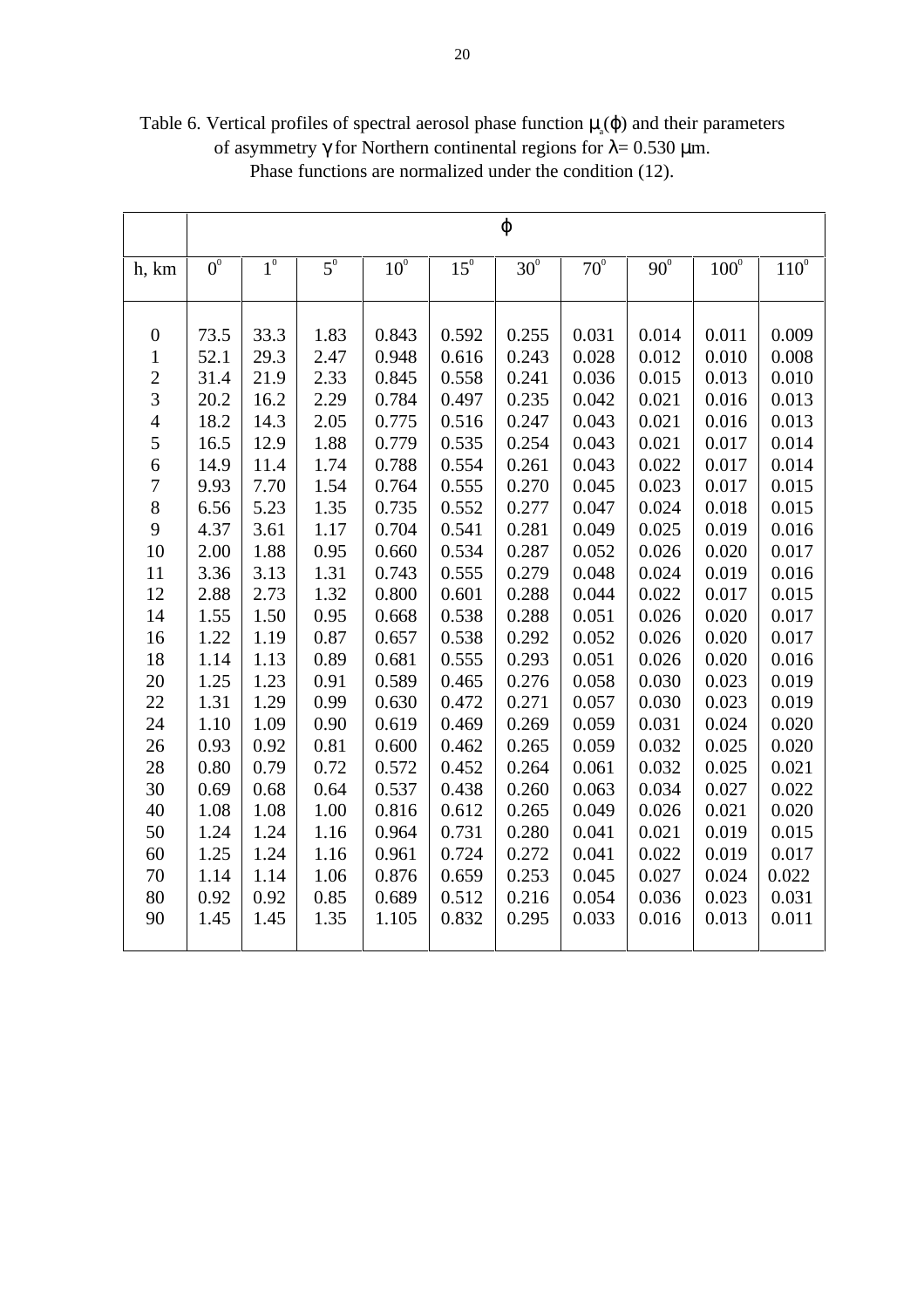|                |           |             |               |             | $\varphi$            |               |             |          |
|----------------|-----------|-------------|---------------|-------------|----------------------|---------------|-------------|----------|
| h, km          | $120^{0}$ | $130^\circ$ | $145^{\circ}$ | $150^\circ$ | $160^{\overline{0}}$ | $170^{\circ}$ | $180^\circ$ | $\gamma$ |
|                |           |             |               |             |                      |               |             |          |
| $\overline{0}$ | 0.0087    | 0.0086      | 0.0132        | 0.0156      | 0.0155               | 0.0178        | 0.0228      | 15.71    |
| $\mathbf{1}$   | 0.0075    | 0.0078      | 0.0127        | 0.0161      | 0.0171               | 0.0199        | 0.0271      | 14.87    |
| $\overline{2}$ | 0.0098    | 0.0096      | 0.0123        | 0.0148      | 0.0241               | 0.0263        | 0.0296      | 11.71    |
| $\overline{3}$ | 0.0119    | 0.0117      | 0.0135        | 0.0151      | 0.0227               | 0.0343        | 0.0406      | 9.41     |
| $\overline{4}$ | 0.0123    | 0.0119      | 0.0137        | 0.0152      | 0.0217               | 0.0321        | 0.0380      | 9.48     |
| 5              | 0.0123    | 0.0121      | 0.0139        | 0.0153      | 0.0210               | 0.0297        | 0.0374      | 9.33     |
| 6              | 0.0124    | 0.0123      | 0.0142        | 0.0154      | 0.0202               | 0.0289        | 0.0358      | 9.32     |
| $\overline{7}$ | 0.0132    | 0.0131      | 0.0167        | 0.0159      | 0.0200               | 0.0272        | 0.0339      | 9.11     |
| 8              | 0.0140    | 0.0138      | 0.0154        | 0.0165      | 0.0201               | 0.0261        | 0.0326      | 8.58     |
| 9              | 0.0148    | 0.0146      | 0.0160        | 0.0170      | 0.0202               | 0.0260        | 0.0306      | 8.12     |
| 10             | 0.0151    | 0.0153      | 0.0166        | 0.0173      | 0.0196               | 0.0238        | 0.0285      | 7.83     |
| 11             | 0.0144    | 0.0142      | 0.0169        | 0.0169      | 0.0204               | 0.0269        | 0.0341      | 8.20     |
| 12             | 0.0140    | 0.0135      | 0.0157        | 0.0169      | 0.0223               | 0.0222        | 0.0249      | 8.86     |
| 14             | 0.0156    | 0.0155      | 0.0168        | 0.0175      | 0.0199               | 0.0239        | 0.0283      | 7.75     |
| 16             | 0.0156    | 0.0154      | 0.0167        | 0.0173      | 0.0196               | 0.0227        | 0.0269      | 7.81     |
| 18             | 0.0154    | 0.0153      | 0.0164        | 0.0172      | 0.0191               | 0.0223        | 0.0274      | 7.99     |
| 20             | 0.0172    | 0.0166      | 0.0170        | 0.0176      | 0.0196               | 0.0239        | 0.0304      | 6.92     |
| 22             | 0.0169    | 0.0165      | 0.0171        | 0.0178      | 0.0197               | 0.0253        | 0.0348      | 6.91     |
| 24             | 0.0177    | 0.0170      | 0.0178        | 0.0189      | 0.0197               | 0.0258        | 0.0352      | 6.63     |
| 26             | 0.0185    | 0.0178      | 0.0188        | 0.0197      | 0.0219               | 0.0265        | 0.0356      | 6.28     |
| 28             | 0.0195    | 0.0188      | 0.0200        | 0.0211      | 0.0231               | 0.0273        | 0.0354      | 6.01     |
| 30             | 0.0208    | 0.0203      | 0.0217        | 0.0227      | 0.0245               | 0.0288        | 0.0352      | 5.57     |
| 40             | 0.0177    | 0.0167      | 0.0218        | 0.0229      | 0.0259               | 0.0242        | 0.0271      | 6.80     |
| 50             | 0.0149    | 0.0154      | 0.0186        | 0.0201      | 0.0223               | 0.0211        | 0.0242      | 8.42     |
| 60             | 0.0163    | 0.0147      | 0.0212        | 0.0229      | 0.0254               | 0.0239        | 0.0273      | 7.75     |
| 70             | 0.0228    | 0.0239      | 0.0280        | 0.0299      | 0.0326               | 0.0315        | 0.0346      | 5.51     |
| 80             | 0.0322    | 0.0344      | 0.0396        | 0.0417      | 0.0453               | 0.0455        | 0.0473      | 3.72     |
| 90             | 0.0107    | 0.0113      | 0.0147        | 0.0162      | 0.0185               | 0.0167        | 0.0205      | 11.81    |
|                |           |             |               |             |                      |               |             |          |

Table 6. (Con't) Vertical profiles of spectral aerosol phase function  $\mu_a(\varphi)$  and their parameters of asymmetry γ for Northern continental regions for  $λ = 0.530μ$ m. Phase functions are normalized under the condition (12).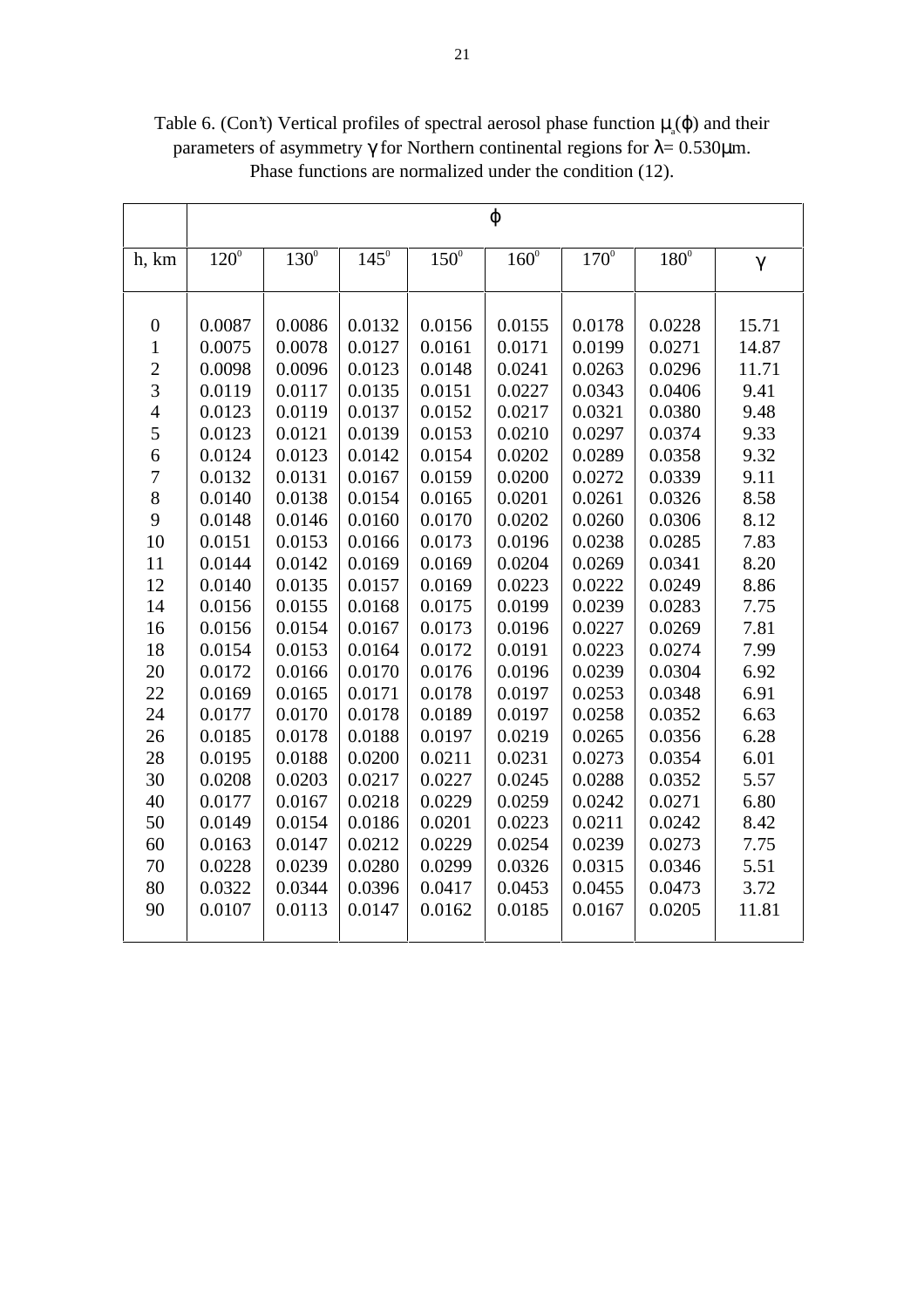|                  |                  |             |                  |              |              | $\varphi$    |              |              |             |         |
|------------------|------------------|-------------|------------------|--------------|--------------|--------------|--------------|--------------|-------------|---------|
| h, km            | $\overline{0^0}$ | $1^{\circ}$ | $\overline{5^0}$ | $10^{\circ}$ | $15^{\circ}$ | $30^{\circ}$ | $70^{\circ}$ | $90^{\circ}$ | $100^\circ$ | $110^0$ |
|                  |                  |             |                  |              |              |              |              |              |             |         |
|                  |                  |             |                  |              |              |              |              |              |             |         |
| $\boldsymbol{0}$ | 54.4             | 33.0        | 2.20             | 0.84         | 0.56         | 0.24         | 0.031        | 0.016        | 0.011       | 0.009   |
| $\mathbf{1}$     | 36.1             | 25.3        | 2.81             | 0.98         | 0.60         | 0.24         | 0.028        | 0.013        | 0.010       | 0.008   |
| $\overline{c}$   | 22.4             | 18.0        | 2.71             | 0.89         | 0.54         | 0.23         | 0.036        | 0.017        | 0.013       | 0.010   |
| $\overline{3}$   | 14.7             | 12.8        | 2.69             | 0.85         | 0.50         | 0.22         | 0.043        | 0.021        | 0.016       | 0.013   |
| $\overline{4}$   | 13.5             | 11.7        | 2.40             | 0.82         | 0.50         | 0.23         | 0.044        | 0.021        | 0.016       | 0.013   |
| 5                | 12.3             | 10.6        | 2.16             | 0.80         | 0.51         | 0.24         | 0.045        | 0.022        | 0.017       | 0.014   |
| 6                | 11.2             | 9.60        | 1.96             | 0.79         | 0.53         | 0.25         | 0.045        | 0.022        | 0.017       | 0.014   |
| $\boldsymbol{7}$ | 7.82             | 6.70        | 1.70             | 0.76         | 0.53         | 0.26         | 0.047        | 0.024        | 0.018       | 0.015   |
| 8                | 5.40             | 4.70        | 1.47             | 0.73         | 0.52         | 0.27         | 0.050        | 0.025        | 0.019       | 0.016   |
| 9                | 3.76             | 3.34        | 1.25             | 0.69         | 0.51         | 0.27         | 0.052        | 0.026        | 0.020       | 0.017   |
| 10               | 1.79             | 1.72        | 0.97             | 0.63         | 0.50         | 0.28         | 0.055        | 0.028        | 0.022       | 0.019   |
| 11               | 2.85             | 2.73        | 1.38             | 0.74         | 0.53         | 0.27         | 0.050        | 0.027        | 0.020       | 0.017   |
| 12               | 2.50             | 2.42        | 1.38             | 0.79         | 0.57         | 0.28         | 0.046        | 0.024        | 0.018       | 0.016   |
| 14               | 1.37             | 1.34        | 0.94             | 0.63         | 0.50         | 0.27         | 0.051        | 0.029        | 0.022       | 0.018   |
| 16               | 1.07             | 1.05        | 0.83             | 0.61         | 0.49         | 0.28         | 0.056        | 0.029        | 0.022       | 0.019   |
| 18               | 0.99             | 0.98        | 0.82             | 0.63         | 0.51         | 0.29         | 0.055        | 0.028        | 0.021       | 0.018   |
| 20               | 1.15             | 1.14        | 0.91             | 0.59         | 0.43         | 0.25         | 0.065        | 0.033        | 0.026       | 0.022   |
| 22               | 1.18             | 1.17        | 0.98             | 0.65         | 0.46         | 0.25         | 0.060        | 0.032        | 0.025       | 0.021   |
| 24               | 1.00             | 1.00        | 0.87             | 0.63         | 0.46         | 0.25         | 0.061        | 0.033        | 0.026       | 0.022   |
| 26               | 0.85             | 0.85        | 0.77             | 0.60         | 0.46         | 0.25         | 0.062        | 0.034        | 0.027       | 0.023   |
| 28               | 0.74             | 0.74        | 0.69             | 0.57         | 0.45         | 0.25         | 0.063        | 0.035        | 0.027       | 0.024   |
| 30               | 0.65             | 0.64        | 0.61             | 0.53         | 0.44         | 0.25         | 0.064        | 0.036        | 0.029       | 0.025   |
| 40               | 1.05             | 1.05        | 0.99             | 0.85         | 0.66         | 0.28         | 0.045        | 0.025        | 0.020       | 0.016   |
| 50               | 1.11             | 1.11        | 1.06             | 0.93         | 0.74         | 0.30         | 0.036        | 0.019        | 0.016       | 0.014   |
| 60               | 1.13             | 1.13        | 1.08             | 0.94         | 0.75         | 0.30         | 0.036        | 0.019        | 0.016       | 0.015   |
| 70               | 1.10             | 1.09        | 1.04             | 0.90         | 0.72         | 0.29         | 0.038        | 0.022        | 0.018       | 0.017   |
| 80               | 1.01             | 1.01        | 0.96             | 0.81         | 0.63         | 0.25         | 0.044        | 0.028        | 0.026       | 0.025   |
| 90               | 1.21             | 1.21        | 1.15             | 1.00         | 0.80         | 0.32         | 0.033        | 0.016        | 0.013       | 0.011   |
|                  |                  |             |                  |              |              |              |              |              |             |         |

Table 7. Vertical profiles of spectral aerosol phase function  $\mu$ <sub>a</sub> $(\varphi)$  and their parameters of asymmetry γ for Northern continental regions for  $λ=0.694 \mu m$ . Phase functions are normalized under the condition (12).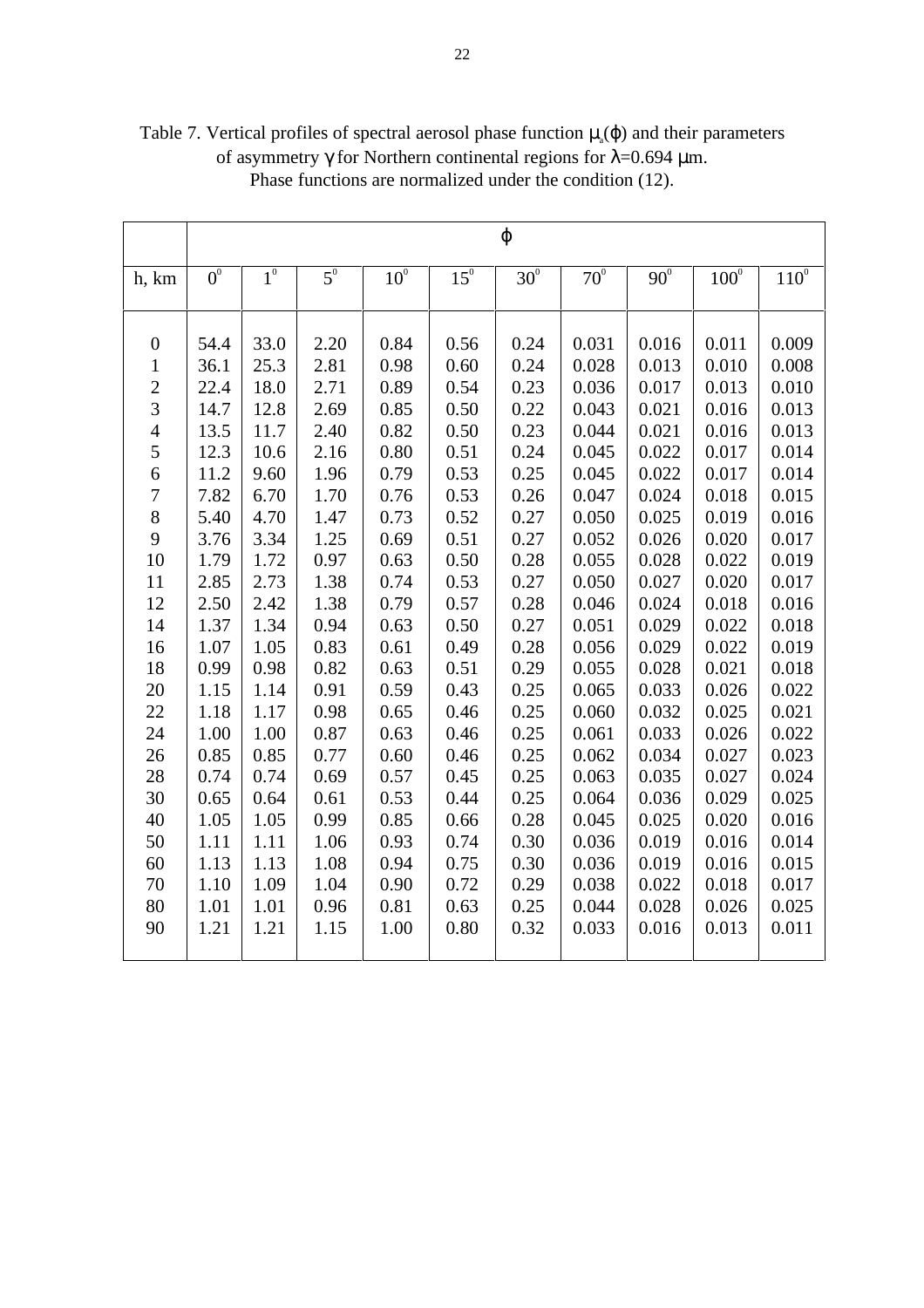|                                  |             |             |               |             | $\varphi$     |               |             |          |
|----------------------------------|-------------|-------------|---------------|-------------|---------------|---------------|-------------|----------|
| h, km                            | $120^\circ$ | $130^\circ$ | $145^{\circ}$ | $150^\circ$ | $160^{\circ}$ | $170^{\circ}$ | $180^\circ$ | $\gamma$ |
|                                  |             |             |               |             |               |               |             |          |
| $\boldsymbol{0}$                 | 0.008       | 0.009       | 0.015         | 0.018       | 0.018         | 0.021         | 0.030       | 12.97    |
| $\mathbf 1$                      | 0.008       | 0.008       | 0.014         | 0.019       | 0.019         | 0.024         | 0.034       | 13.74    |
| $\overline{c}$<br>$\overline{3}$ | 0.009       | 0.010       | 0.013         | 0.016       | 0.029         | 0.032         | 0.033       | 10.87    |
|                                  | 0.012       | 0.011       | 0.014         | 0.017       | 0.027         | 0.045         | 0.052       | 8.91     |
| $\overline{4}$                   | 0.012       | 0.012       | 0.014         | 0.016       | 0.026         | 0.041         | 0.049       | 9.02     |
| 5                                | 0.013       | 0.012       | 0.015         | 0.017       | 0.025         | 0.037         | 0.046       | 8.49     |
| 6                                | 0.013       | 0.013       | 0.016         | 0.016       | 0.024         | 0.035         | 0.045       | 8.69     |
| $\overline{7}$                   | 0.014       | 0.014       | 0.016         | 0.017       | 0.023         | 0.033         | 0.041       | 8.25     |
| 8                                | 0.015       | 0.015       | 0.017         | 0.018       | 0.023         | 0.031         | 0.040       | 7.87     |
| 9                                | 0.016       | 0.015       | 0.018         | 0.019       | 0.023         | 0.030         | 0.037       | 7.44     |
| 10                               | 0.016       | 0.016       | 0.017         | 0.019       | 0.022         | 0.027         | 0.032       | 7.14     |
| 11                               | 0.015       | 0.015       | 0.016         | 0.018       | 0.023         | 0.031         | 0.041       | 7.63     |
| 12                               | 0.014       | 0.014       | 0.018         | 0.019       | 0.023         | 0.025         | 0.028       | 8.20     |
| 14                               | 0.017       | 0.017       | 0.018         | 0.019       | 0.022         | 0.026         | 0.032       | 6.79     |
| 16                               | 0.017       | 0.017       | 0.018         | 0.019       | 0.022         | 0.025         | 0.030       | 6.90     |
| 18                               | 0.017       | 0.016       | 0.020         | 0.018       | 0.021         | 0.024         | 0.030       | 7.21     |
| 20                               | 0.020       | 0.019       | 0.020         | 0.021       | 0.024         | 0.029         | 0.039       | 5.83     |
| 22                               | 0.019       | 0.019       | 0.021         | 0.022       | 0.025         | 0.031         | 0.045       | 5.91     |
| 24                               | 0.020       | 0.019       | 0.022         | 0.023       | 0.025         | 0.031         | 0.044       | 5.72     |
| 26                               | 0.021       | 0.020       | 0.023         | 0.024       | 0.026         | 0.032         | 0.043       | 5.44     |
| 28                               | 0.022       | 0.022       | 0.024         | 0.025       | 0.027         | 0.032         | 0.041       | 5.20     |
| 30                               | 0.022       | 0.023       | 0.025         | 0.027       | 0.028         | 0.033         | 0.040       | 4.95     |
| 40                               | 0.017       | 0.018       | 0.021         | 0.022       | 0.024         | 0.024         | 0.026       | 7.34     |
| 50                               | 0.014       | 0.014       | 0.017         | 0.017       | 0.018         | 0.019         | 0.021       | 9.51     |
| 60                               | 0.014       | 0.015       | 0.018         | 0.019       | 0.020         | 0.020         | 0.023       | 9.15     |
| 70                               | 0.017       | 0.019       | 0.022         | 0.023       | 0.024         | 0.025         | 0.028       | 7.52     |
| 80                               | 0.025       | 0.028       | 0.032         | 0.034       | 0.036         | 0.037         | 0.039       | 4.78     |
| 90                               | 0.010       | 0.011       | 0.013         | 0.014       | 0.014         | 0.015         | 0.017       | 12.68    |
|                                  |             |             |               |             |               |               |             |          |

Table 7. (Con't) Vertical profiles of spectral aerosol phase function  $\mu_a(\varphi)$  and their parameters of asymmetry γ for Northern continental regions for  $λ=0.694 \mu m$ . Phase functions are normalized under the condition (12).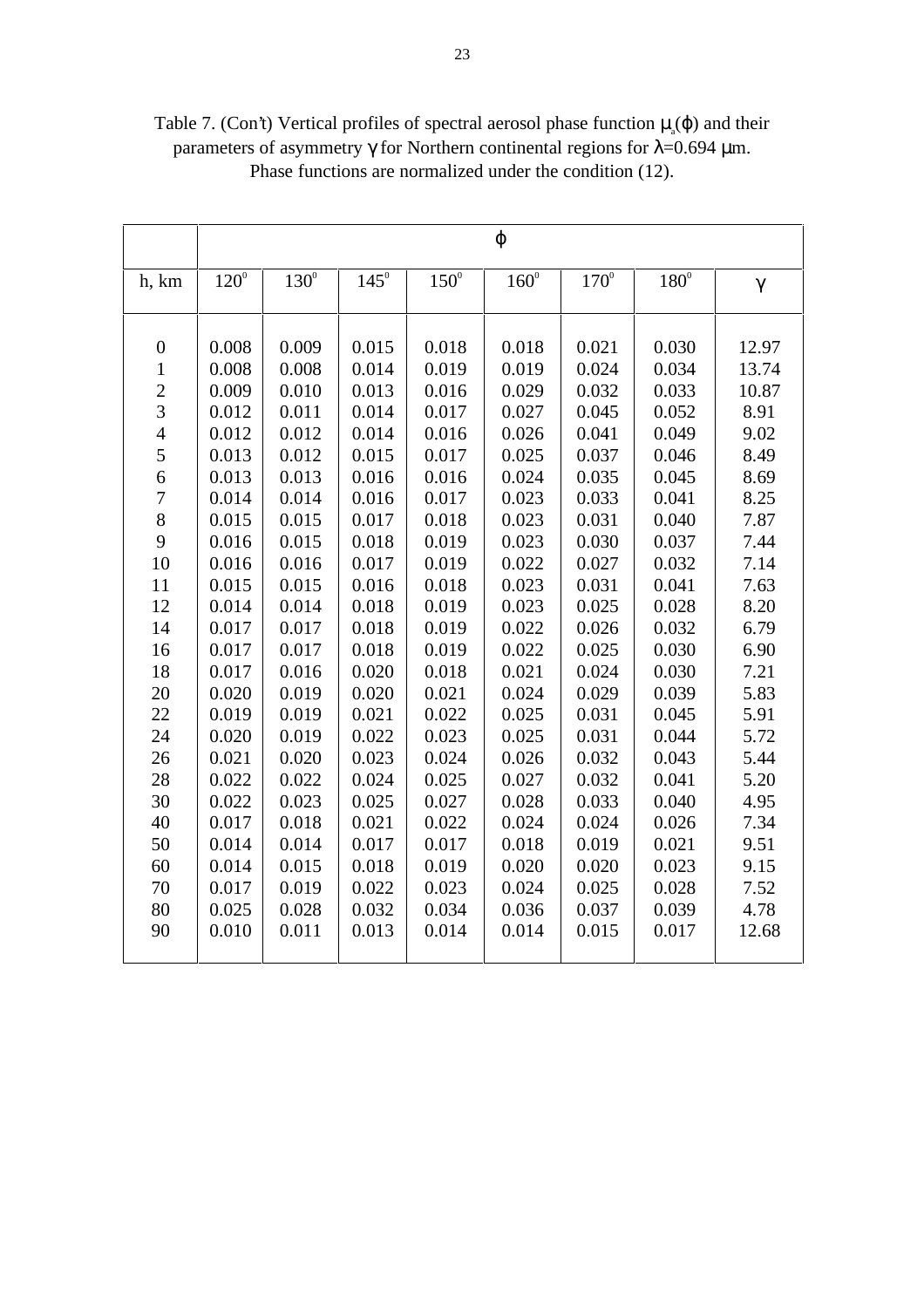|                  |             |             |                  |                 |              | $\varphi$  |              |              |             |                  |
|------------------|-------------|-------------|------------------|-----------------|--------------|------------|--------------|--------------|-------------|------------------|
| h, km            | $0^{\circ}$ | $1^{\circ}$ | $\overline{5^0}$ | 10 <sup>0</sup> | $15^{\circ}$ | $30^\circ$ | $70^{\circ}$ | $90^{\circ}$ | $100^\circ$ | 110 <sup>0</sup> |
|                  |             |             |                  |                 |              |            |              |              |             |                  |
|                  |             |             |                  |                 |              |            |              |              |             |                  |
| $\boldsymbol{0}$ | 43.4        | 30.9        | 2.68             | 0.87            | 0.55         | 0.22       | 0.029        | 0.013        | 0.011       | 0.009            |
| $\mathbf{1}$     | 27.1        | 21.3        | 3.13             | 1.05            | 0.61         | 0.23       | 0.027        | 0.012        | 0.010       | 0.008            |
| $\overline{c}$   | 17.2        | 14.8        | 3.03             | 0.97            | 0.55         | 0.22       | 0.035        | 0.017        | 0.013       | 0.011            |
| $\overline{3}$   | 11.3        | 10.4        | 2.96             | 0.94            | 0.51         | 0.21       | 0.041        | 0.021        | 0.016       | 0.013            |
| $\overline{4}$   | 10.7        | 9.79        | 2.69             | 0.89            | 0.52         | 0.22       | 0.043        | 0.022        | 0.016       | 0.013            |
| 5                | 9.94        | 9.00        | 2.43             | 0.86            | 0.52         | 0.23       | 0.044        | 0.022        | 0.017       | 0.014            |
| 6                | 9.15        | 8.23        | 2.18             | 0.83            | 0.52         | 0.24       | 0.045        | 0.023        | 0.017       | 0.014            |
| $\boldsymbol{7}$ | 6.63        | 5.99        | 1.88             | 0.80            | 0.52         | 0.25       | 0.048        | 0.024        | 0.018       | 0.016            |
| 8                | 4.75        | 4.33        | 1.60             | 0.76            | 0.51         | 0.25       | 0.050        | 0.026        | 0.020       | 0.017            |
| 9                | 3.41        | 3.15        | 1.35             | 0.71            | 0.50         | 0.26       | 0.053        | 0.027        | 0.021       | 0.018            |
| 10               | 1.68        | 1.63        | 1.01             | 0.62            | 0.47         | 0.26       | 0.057        | 0.030        | 0.024       | 0.020            |
| 11               | 2.54        | 2.47        | 1.46             | 0.76            | 0.52         | 0.25       | 0.051        | 0.026        | 0.021       | 0.018            |
| 12               | 2.27        | 2.22        | 1.45             | 0.81            | 0.56         | 0.26       | 0.048        | 0.024        | 0.019       | 0.018            |
| 14               | 1.28        | 1.26        | 0.95             | 0.63            | 0.47         | 0.26       | 0.057        | 0.030        | 0.024       | 0.020            |
| 16               | 0.99        | 0.98        | 0.81             | 0.59            | 0.46         | 0.27       | 0.056        | 0.031        | 0.024       | 0.021            |
| 18               | 0.91        | 0.90        | 0.78             | 0.60            | 0.48         | 0.27       | 0.052        | 0.030        | 0.023       | 0.020            |
| 20               | 1.10        | 1.09        | 0.93             | 0.63            | 0.43         | 0.23       | 0.063        | 0.035        | 0.028       | 0.024            |
| 22               | 1.12        | 1.12        | 0.98             | 0.69            | 0.48         | 0.23       | 0.061        | 0.033        | 0.028       | 0.023            |
| 24               | 0.95        | 0.95        | 0.86             | 0.66            | 0.48         | 0.24       | 0.061        | 0.034        | 0.027       | 0.023            |
| 26               | 0.83        | 0.82        | 0.77             | 0.63            | 0.48         | 0.24       | 0.061        | 0.035        | 0.027       | 0.024            |
| 28               | 0.72        | 0.72        | 0.68             | 0.59            | 0.47         | 0.24       | 0.061        | 0.036        | 0.028       | 0.025            |
| 30               | 0.63        | 0.63        | 0.60             | 0.54            | 0.45         | 0.25       | 0.062        | 0.035        | 0.024       | 0.026            |
| 40               | 0.99        | 0.98        | 0.94             | 0.83            | 0.68         | 0.29       | 0.042        | 0.023        | 0.019       | 0.017            |
| 50               | 0.95        | 0.95        | 0.92             | 0.82            | 0.70         | 0.32       | 0.039        | 0.019        | 0.016       | 0.014            |
| 60               | 0.97        | 0.97        | 0.94             | 0.84            | 0.70         | 0.32       | 0.037        | 0.019        | 0.015       | 0.014            |
| 70               | 0.96        | 0.96        | 0.93             | 0.83            | 0.70         | 0.31       | 0.038        | 0.020        | 0.017       | 0.015            |
| 80               | 0.97        | 0.97        | 0.93             | 0.82            | 0.68         | 0.29       | 0.039        | 0.023        | 0.021       | 0.020            |
| 90               | 0.86        | 0.86        | 0.83             | 0.75            | 0.64         | 0.32       | 0.043        | 0.021        | 0.016       | 0.014            |
|                  |             |             |                  |                 |              |            |              |              |             |                  |

Table 8. Vertical profiles of spectral aerosol phase function  $\mu$ <sub>a</sub> $(\varphi)$  and their parameters of asymmetry γ for Northern continental regions for  $λ=0.860 \text{ µm}.$ Phase functions are normalized under the condition (12).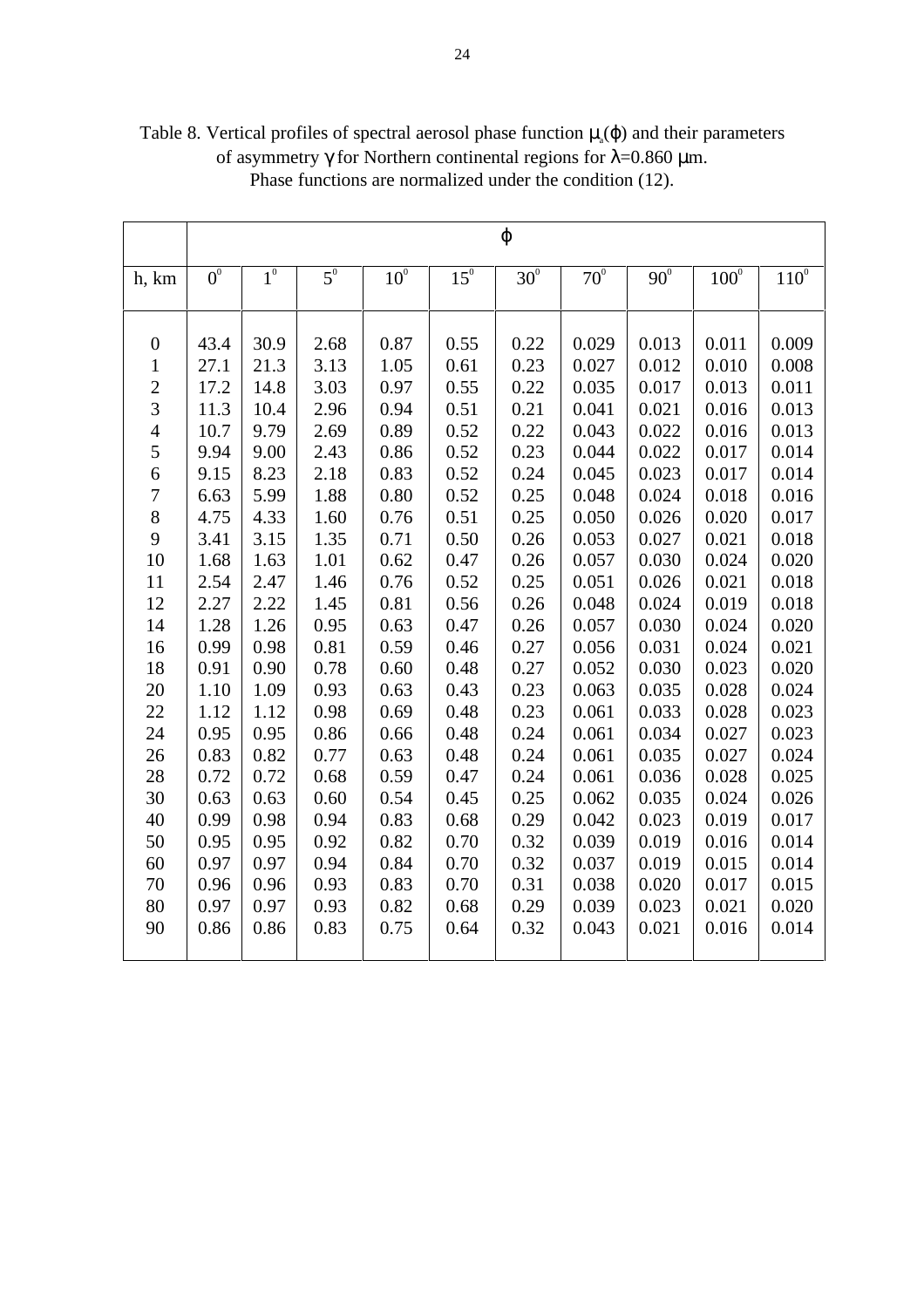|                                  | $\varphi$   |             |               |             |               |               |             |          |
|----------------------------------|-------------|-------------|---------------|-------------|---------------|---------------|-------------|----------|
| h, km                            | $120^\circ$ | $130^\circ$ | $145^{\circ}$ | $150^\circ$ | $160^{\circ}$ | $170^{\circ}$ | $180^\circ$ | $\gamma$ |
|                                  |             |             |               |             |               |               |             |          |
| $\boldsymbol{0}$                 | 0.009       | 0.009       | 0.016         | 0.019       | 0.018         | 0.023         | 0.031       | 12.46    |
| $\mathbf 1$                      | 0.007       | 0.008       | 0.014         | 0.018       | 0.020         | 0.023         | 0.029       | 13.86    |
| $\overline{c}$<br>$\overline{3}$ | 0.009       | 0.010       | 0.014         | 0.017       | 0.030         | 0.033         | 0.033       | 10.43    |
|                                  | 0.012       | 0.012       | 0.015         | 0.016       | 0.031         | 0.048         | 0.058       | 8.52     |
| $\overline{4}$                   | 0.012       | 0.012       | 0.015         | 0.018       | 0.030         | 0.046         | 0.051       | 8.53     |
| 5                                | 0.012       | 0.013       | 0.015         | 0.016       | 0.027         | 0.042         | 0.046       | 8.50     |
| 6                                | 0.013       | 0.013       | 0.015         | 0.017       | 0.026         | 0.038         | 0.045       | 8.45     |
| $\overline{7}$                   | 0.014       | 0.014       | 0.016         | 0.018       | 0.026         | 0.036         | 0.043       | 8.00     |
| 8                                | 0.015       | 0.015       | 0.018         | 0.019       | 0.026         | 0.034         | 0.042       | 7.30     |
| 9                                | 0.017       | 0.016       | 0.019         | 0.020       | 0.026         | 0.033         | 0.040       | 6.94     |
| 10                               | 0.018       | 0.018       | 0.020         | 0.021       | 0.025         | 0.030         | 0.035       | 6.25     |
| 11                               | 0.016       | 0.016       | 0.018         | 0.020       | 0.026         | 0.033         | 0.044       | 6.97     |
| 12                               | 0.015       | 0.015       | 0.017         | 0.020       | 0.025         | 0.026         | 0.028       | 7.59     |
| 14                               | 0.019       | 0.018       | 0.020         | 0.021       | 0.025         | 0.029         | 0.035       | 6.19     |
| 16                               | 0.019       | 0.019       | 0.020         | 0.021       | 0.025         | 0.028         | 0.033       | 6.07     |
| 18                               | 0.019       | 0.018       | 0.020         | 0.021       | 0.023         | 0.027         | 0.031       | 6.22     |
| 20                               | 0.022       | 0.022       | 0.024         | 0.025       | 0.029         | 0.035         | 0.048       | 5.01     |
| 22                               | 0.021       | 0.021       | 0.024         | 0.026       | 0.029         | 0.036         | 0.052       | 5.21     |
| 24                               | 0.022       | 0.022       | 0.025         | 0.027       | 0.029         | 0.036         | 0.049       | 5.18     |
| 26                               | 0.023       | 0.023       | 0.026         | 0.028       | 0.029         | 0.036         | 0.046       | 4.99     |
| 28                               | 0.024       | 0.024       | 0.027         | 0.029       | 0.030         | 0.035         | 0.043       | 4.76     |
| 30                               | 0.025       | 0.025       | 0.028         | 0.028       | 0.031         | 0.035         | 0.040       | 4.81     |
| 40                               | 0.017       | 0.018       | 0.020         | 0.021       | 0.021         | 0.023         | 0.024       | 7.63     |
| 50                               | 0.013       | 0.013       | 0.015         | 0.015       | 0.016         | 0.018         | 0.019       | 10.14    |
| 60                               | 0.013       | 0.014       | 0.015         | 0.016       | 0.016         | 0.018         | 0.020       | 10.07    |
| 70                               | 0.015       | 0.015       | 0.018         | 0.018       | 0.019         | 0.021         | 0.023       | 8.88     |
| 80                               | 0.020       | 0.022       | 0.025         | 0.026       | 0.028         | 0.029         | 0.031       | 6.40     |
| 90                               | 0.013       | 0.012       | 0.014         | 0.014       | 0.015         | 0.016         | 0.018       | 10.19    |
|                                  |             |             |               |             |               |               |             |          |

Table 8. (Con't) Vertical profiles of spectral aerosol phase function  $\mu_a(\varphi)$  and their parameters of asymmetry γ for Northern continental regions for  $λ=0.860$  μm. Phase functions are normalized under the condition (12).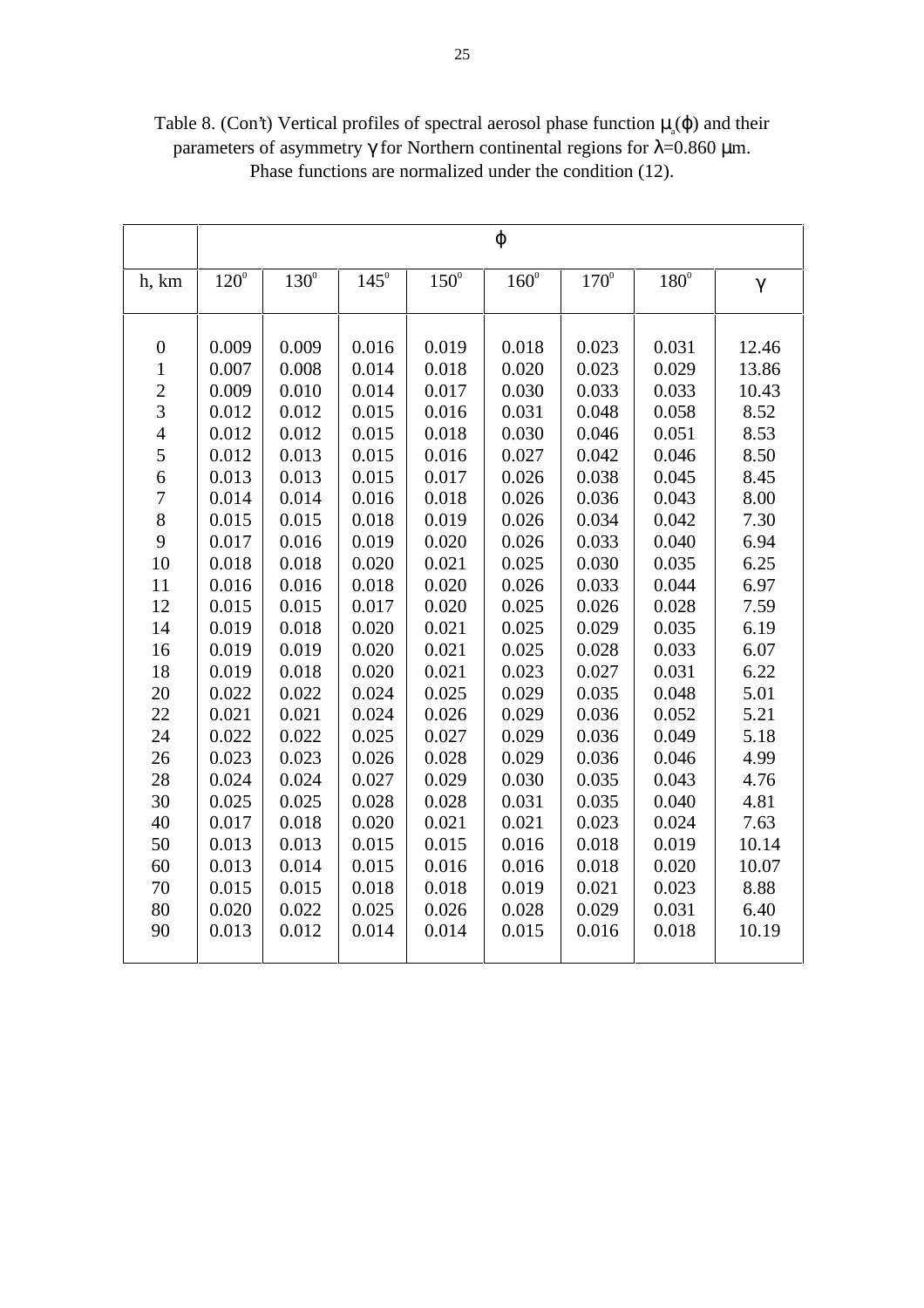Average aerosol phase function for the total atmosphere  $\mu_a^{\text{aver}}(\varphi)$  can be easily calculated according to relative weight of aerosol scattering at different altitudes:

$$
\mu_{\scriptscriptstyle a}^{\scriptscriptstyle \; \rm aver}(\phi){=}\Sigma\mu_{\scriptscriptstyle a}(\phi,\,h)\,\,\sigma_{\scriptscriptstyle a}(h)\,/\,\Sigma\,\,\sigma_{\scriptscriptstyle a}(h)
$$

where  $\sigma_a(h)$  - coefficient of aerosol scattering at the height h. Its altitude dependency for wavelengths 0.530 µm, 0.694 µm and 0.860 µm is presented in Table 9 (Krekov and Rakhimov 1982).

|                | $\sigma_{\rm a}$ |               |               |  |  |  |
|----------------|------------------|---------------|---------------|--|--|--|
| h, km          | $0.530 \mu m$    | $0.694 \mu m$ | $0.860 \mu m$ |  |  |  |
|                |                  |               |               |  |  |  |
| $\overline{0}$ | 0.0972           | 0.0769        | 0.0652        |  |  |  |
| $\mathbf{1}$   | 0.0168           | 0.0142        | 0.0127        |  |  |  |
| $\overline{c}$ | 0.00842          | 0.00794       | 0.00609       |  |  |  |
| $\overline{3}$ | 0.00399          | 0.00333       | 0.00291       |  |  |  |
| $\overline{4}$ | 0.00231          | 0.00191       | 0.00162       |  |  |  |
| 5              | 0.00136          | 0.00110       | 0.000930      |  |  |  |
| 6              | 0.000807         | 0.000589      | 0.000548      |  |  |  |
| $\overline{7}$ | 0.000619         | 0.000454      | 0.000390      |  |  |  |
| 8              | 0.000491         | 0.000343      | 0.000282      |  |  |  |
| 9              | 0.000371         | 0.000259      | 0.000205      |  |  |  |
| 10             | 0.000546         | 0.000398      | 0.000285      |  |  |  |
| 11             | 0.000515         | 0.000391      | 0.000299      |  |  |  |
| 12             | 0.000335         | 0.000225      | 0.000177      |  |  |  |
| 14             | 0.000257         | 0.000178      | 0.000130      |  |  |  |
| 16             | 0.000107         | 0.000144      | 0.000102      |  |  |  |
| 18             | 0.000175         | 0.000125      | 0.0000900     |  |  |  |
| 20             | 0.0000661        | 0.0000481     | 0.0000334     |  |  |  |
| 22             | 0.0000143        | 0.0000118     | 0.0000085     |  |  |  |
| 24             | 0.0000118        | 0.0000081     | 0.0000059     |  |  |  |
| 26             | 0.0000082        | 0.0000056     | 0.0000040     |  |  |  |
| 28             | 0.0000057        | 0.0000036     | 0.0000028     |  |  |  |
| 30             | 0.0000039        | 0.0000026     | 0.0000019     |  |  |  |
| 40             | 0.0000012        | 0.00000095    | 0.00000074    |  |  |  |
| 50             | 0.00000050       | 0.00000044    | 0.00000037    |  |  |  |
| 60             | 0.00000056       | 0.00000046    | 0.00000039    |  |  |  |
| 70             | 0.00000061       | 0.00000044    | 0.00000043    |  |  |  |
| 80             | 0.00000180       | 0.00000130    | 0.00000105    |  |  |  |
| 90             | 0.00000080       | 0.00000063    | 0.00000050    |  |  |  |
|                |                  |               |               |  |  |  |

Table 9. Altitude dependence of  $\sigma_{\alpha}$  for Northern continental regions.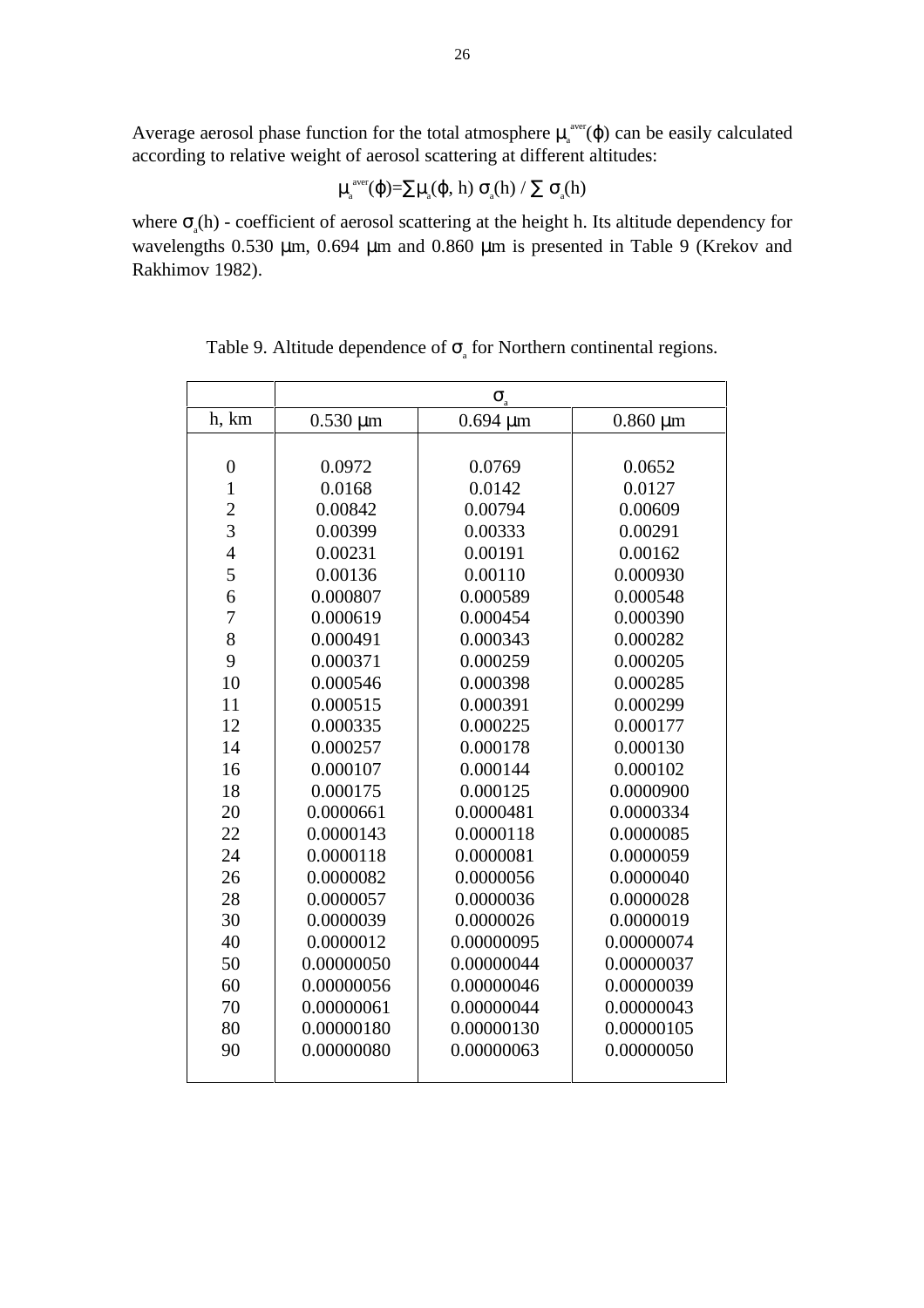## **5. Comparison of aerosol optical model for Siberia with other models**

Based on the above discussion of vertical profiles of spectral aerosol phase function  $\mu_{a}(\varphi)$  for Northern continental regions, average values of the asymmetry parameter  $\gamma$  of aerosol phase function for the total atmospheric height are about 12-13 for visible and 10-12 for near IR spectral ranges. These values are 15-30% greater than those used in the aerosol optical models for South Kazakhstan (Petelina 1997). In these models the average aerosol phase function for steppe areas near the Almaty region has the following spectral values for the asymmetry parameter:

> $\lambda = 0.478$  μm, γ=11.18;  $λ=0.540 \mu m, γ=10.45;$  $λ=0.796$  μm,  $γ=7.41$ .

This difference in  $\gamma$  can be initially explained by the presence of larger sized aerosol particles in the lower troposphere layer. This has been confirmed by recent airborne measurements of the concentration of aerosol submicron particles at different heights over Western Siberia (Panchenko *et. al.* 1996).

Spectral behavior of aerosol optical depth for Siberia differs from one in other continental regions such as South Kazakhstan (Almaty region), and the continental aerosol models WMO-1 and WMO-2 (Figure 10). The last two models were calculated from microphysical parameters recommended by World Meteorological Organization (WMO) (World Climatic Program 1986) and correspond to background rural conditions (WMO-continental 1) and desert (WMO-continental 2).

Average spectral values of aerosol optical depth in Siberia are significantly different from one for stepper region in South Kazakhstan near Almaty. This difference in spectral dependence of  $\tau_{\alpha}$  is caused by different types of aerosol particles in the lower troposphere originated from soil and vegetation, and also by different air mass circulation in these continental regions. Average values of aerosol optical depth in Siberia are larger than those in the WMO continental model-1, and smaller than in the WMO continental model-2. Also, their spectral dependence is different, especially in a range of wavelength 0.45-0.65 µm.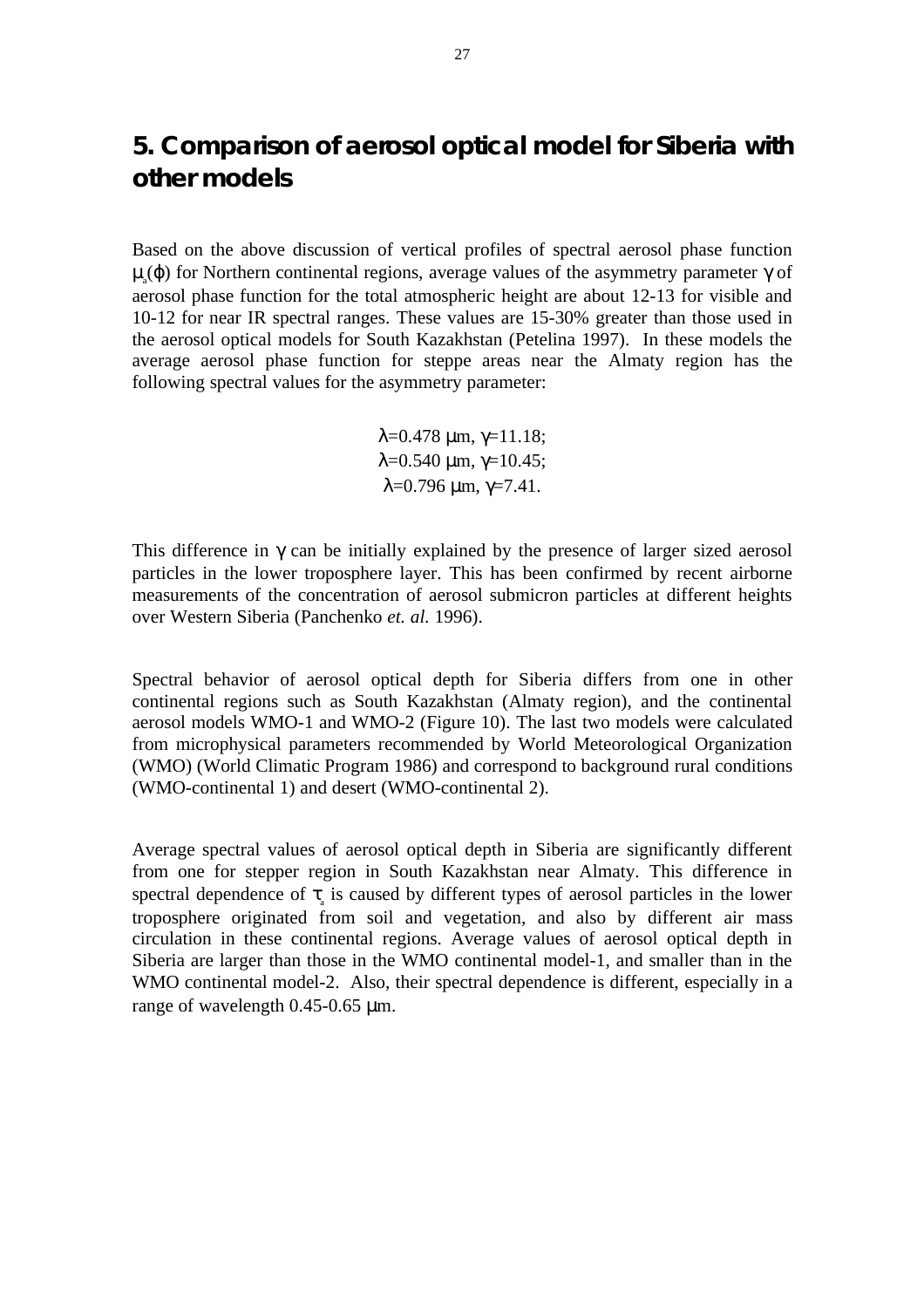

Figure 10. Spectral aerosol optical depth for Tomsk Oblast, South Kazakhstan (Almaty) region, and the continental aerosol models WMO-1 and WMO-2.

Standard atmospheric correction procedures assume the extraction of  $\tau_{a}$  only for one wavelength (usually it is one in a spectral range 0.50-0.53  $\mu$ m). For example, on the pixel per pixel basis (Zagolski and Gastellu-Etchegorry 1995), the approximation of  $\tau$ . for other wavelengths is done by using one of the known optical models. In this case, if atmospheric correction software is based on the global WMO optical model -1 for continental aerosols, then for Siberia the difference in spectral behavior of aerosol optical depth will lead to overestimation of  $\tau$ <sub>a</sub>(λ) in the spectral ranges 0.40-0.50 μm and larger than 0.55 µm. This overestimation, in turn, will cause the wrong restoration of the spectral signatures of objects on the ground surface, and may lead to significant errors in the interpretation of vegetation and soil condition. Therefore, using the aerosol optical models for determined geographic region provides more truthful interpretation of objects on the satellite images after the atmospheric correction procedure.

## **6. Conclusions**

The regional aerosol optical model for Russian Siberia, which is necessary for the atmospheric correction of satellite images of the Earth surface in optical channels, is presented in this paper. This model is based on statistical experimental data measured in different areas of Siberia during the last 5-10 years. Our analysis of spatial, temporal and spectral behavior of aerosol optical and microphysical parameters in Siberia has found the following peculiarities: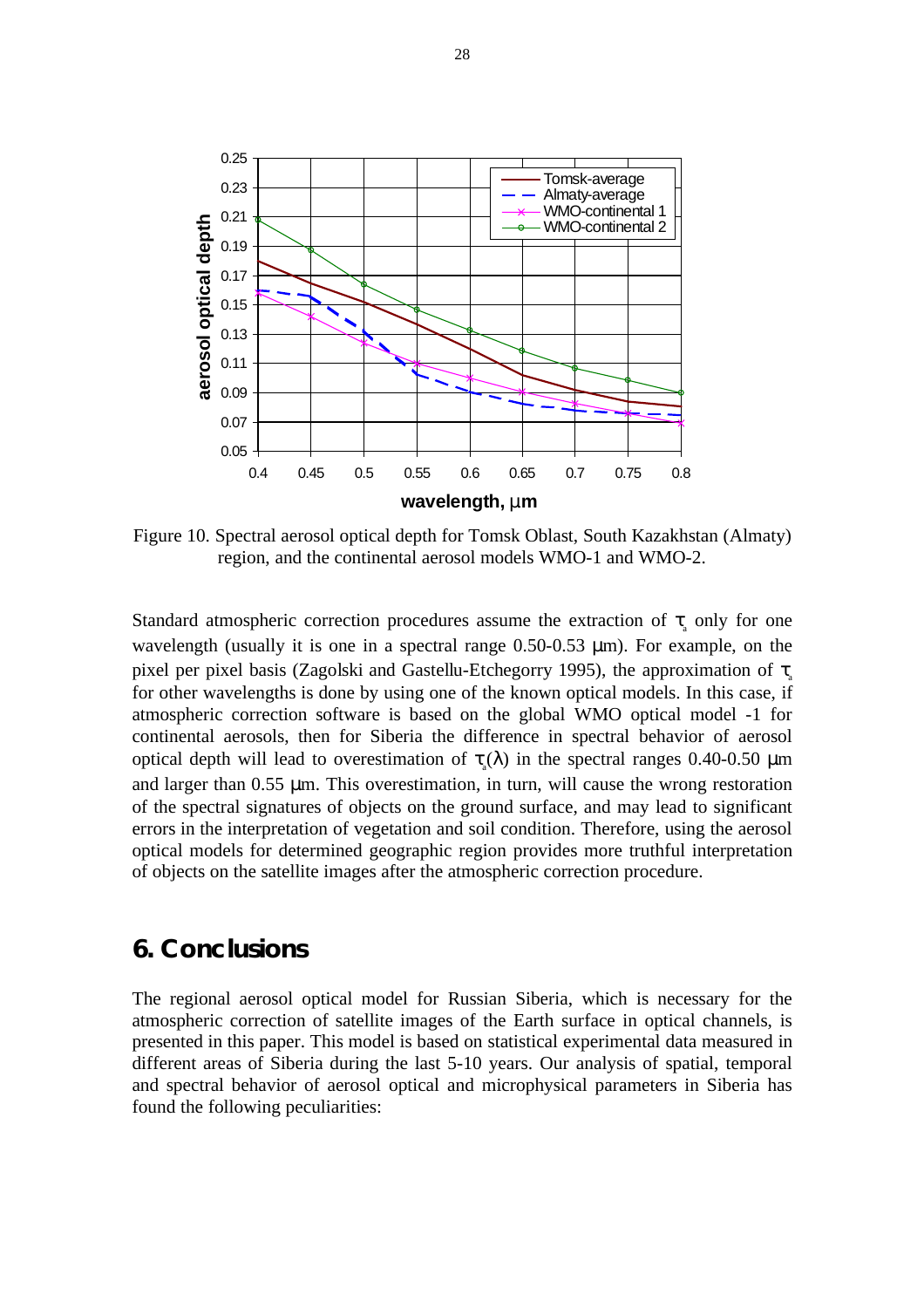- Aerosol size spectrum is similar in different areas of Siberia, and corresponds to 3 modes Whitby distribution.
- Spectral values of the asymmetry parameter of aerosol phase function indicate the presence of a significant amount of large and submicron aerosol particles in the lower troposphere.
- There was a decrease of up to 60% in the absolute values of aerosol optical depth from 1992 to 1995 years. This can be explained by the absence of aerosol particles in the atmosphere after the eruption of the volcano Pinatubo in 1991.
- Three periods in the daily behavior of aerosol optical depth exist:
	- 1. Morning period before 12:00 characterized by low values with small variations
	- 2. Daytime period from 12:00 to 18:00 characterized by continuous increase in aerosol optical depth
	- 3. Evening period, after 18:00 characterized by a slight decreasing of aerosol optical depth.
- Spectral dependency of aerosol optical depth remains constant during the changes in relative air humidity.
- Spectral dependence of aerosol optical depth in Siberia is significantly different from other Northern continental regions.

Knowledge of these aerosol optical characteristics for Siberia makes it possible to correctly remove atmospheric effects from satellite images. This removal can be accomplished using either the pixel-per-pixel algorithm (which calculates the optical depth for one wavelength directly from the image, but models its spectral dependence and phase function) or the statistical approach (which assumes known average spectral, spatial and temporal atmospheric optical characteristics at the regional level).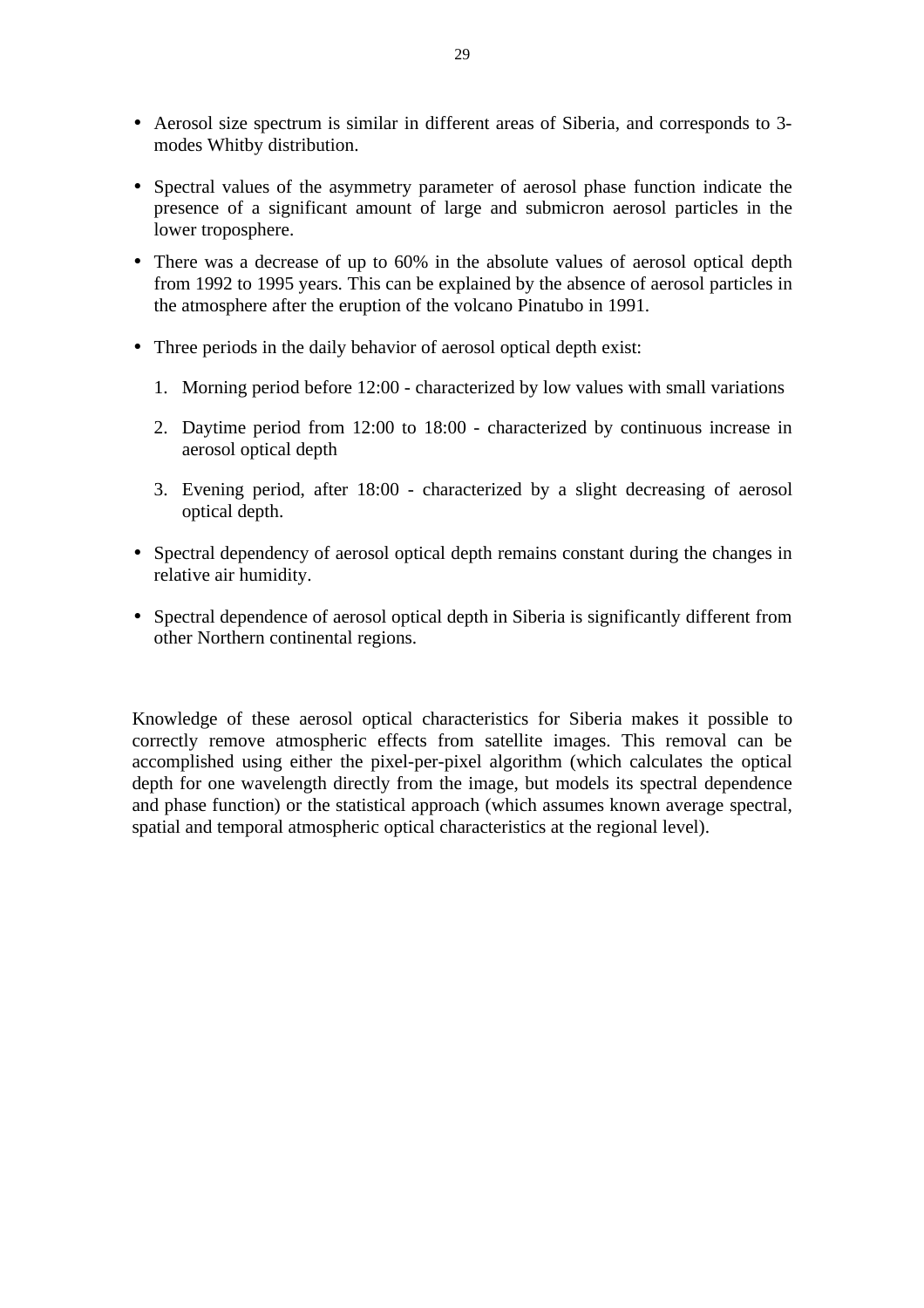### **7. References**

- Belan B.D., Zadde G.O. (1988) *Spectral transparency and aerosol extinction for USSR territory.* Tomsk. TF SB RAS. 180 p.
- Deirmendjan D. (1969) Scattering of electromagnetic radiation by spherical polydisperse particles. 167 p.
- Deschamps P.Y., Herman M., Lenoble J., Tanre D., Viollier M. (1980) *Atmospheric effects in remote sensing of ground and ocean reflectance*. International Remote Sensing of Atmospheres and Ocean. Edit. By A. Deepak. New York, pp.115- 148.
- Guschin G.P. (1988) *Methods, devices and results of measurement of atmospheric spectral transparency*. Sankt-Peterburg. 200 p.
- Herman B.M., Browning S.R. (1975) *The effect of aerosols on the Earth-atmosphere albedo*. J. Atmos. Sci. Vol. 32. pp. 158-165.
- Kabanov M.V., Sakerin S.M. (1996). *Variations of the atmospheric aerosol optical depth in the Tomsk region for several seasons during the period 1992-1995*. Optics of the Atmosphere and Ocean. Vol. 9, No 6. P. 727-736.
- Kaufman Y.J., Sendra C. (1988) *Algorithm for automatic atmospheric correction for visible and near-infrared satellite imagery.* Int. J. Remote Sensing. Vol. 9, pp. 1357-1381.
- Kimes D.S., Holben B.N. (1992) *Extracting spectral albedo from NOAA-9 AHVRR multiple view data using an atmospheric correction procedure and an expert system*. Int. J. Remote Sens. Vol. 13, No. 2, pp. 275-289.
- Koutzenogii K.P. (1996) *Monitoring of Atmospheric Aerosols in Siberia*. Optics of the Atmosphere and Ocean. Vol. 9, No 6, pp.704-711.
- Krekov G.M., Rakhimov R.F. (1982) *Optical-location models of the continental aerosol.* Novosibirsk. Nauka. 200 p.
- Panchenko M.V., Terpugova S.A., Tumakov A.G. (1996) *Seasonal factors of the variability of submicron aerosol characteristics*. Atmos. Res. Vol. 41, pp. 203- 215.
- Petelina S.V. (1997) *Elaboration of regional optico-microphysical models of atmospheric aerosols*. PhD Thesis. Tomsk State University, 155 p.
- Pkhalagov Ju.A., Uzhegov V.N., Shchelkanov N.N. (1996) *Aerosol attenuation of optical radiation in summer hazes of West Siberia.* Optics of Atmosphere and Ocean, No 6, pp. 720-726.